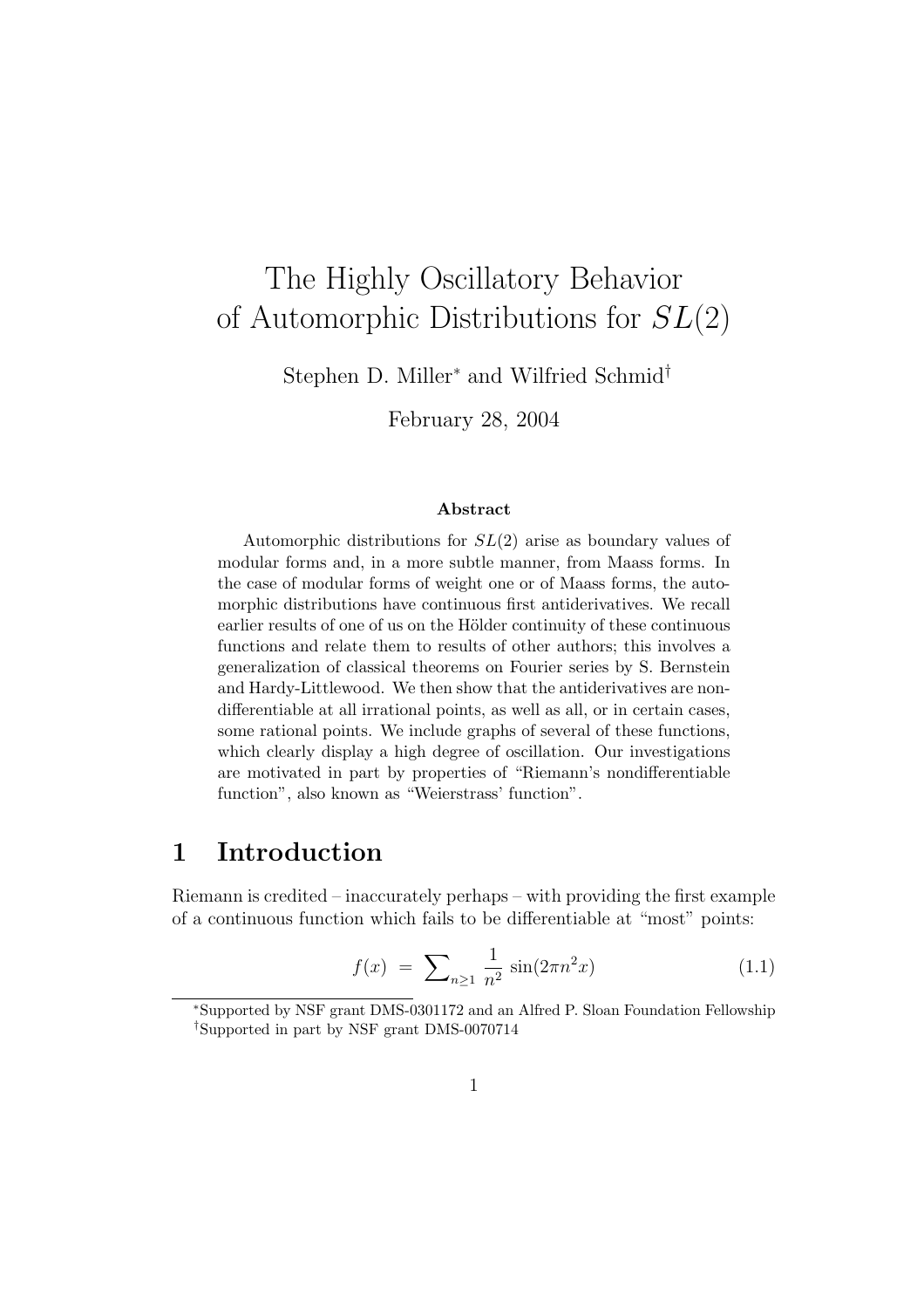

Figure 1: The real part of the antiderivative  $\phi(x)$  of the automorphic distribution corresponding to the Maass form for  $SL(2,\mathbb{Z})$  with  $\lambda \approx 27.56 i$ .

is non-differentiable except at points  $x = p/2q$  with p and q odd; at those, the derivative exists and is equal to  $-\pi$ . Many authors have studied this function, beginning with Hardy [7]; the final detail was put into place only in 1971 [5]. Duistermaat [4] recounts this literature. He also gives new proofs of the main properties of this functions. His starting point is the observation that  $f'(x)$  exists as a distribution which is automorphic in an appropriate sense.

The function (1.1) is merely the tip of an iceberg. In this note, we continue the study, begun in [12], of the properties of automorphic distributions for subgroups of finite index  $\Gamma \subset SL(2,\mathbb{Z})$ . These automorphic distributions have continuous anti-derivatives which are *non-differentiable everywhere*, or everywhere with the exception certain rational points, as in the case of the function (1.1). We establish more: the continuous antiderivatives satisfy global Hölder conditions  $|f(y) - f(x)| = O(|y - x|^{\alpha})$ , but definitely violate the pointwise Hölder conditions  $|f(x) - f(x_0)| = O(|x - x_0|^\gamma)$ ,  $\beta < \gamma \le 1$ , for values  $\beta = \beta(x_0) \ge \alpha$  which depend on the arithmetic properties of  $x_0$ . This behavior reflects a high degree of oscillation around all rational points. Figure 1, for example, plots the real part of the antiderivative  $\phi(x)$ of the automorphic distribution corresponding to the Maass form of smallest non-zero eigenvalue for  $\Gamma = SL(2, \mathbb{Z})$ ; Re  $\phi(x)$  is continuous, but everywhere non-differentiable. Near the origin  $\phi(x) \sim |x|^{1+\lambda} \phi(1/x)$ , with  $\lambda \approx 27.56 i$ , and this behavior is replicated at all rational points. The absolute value of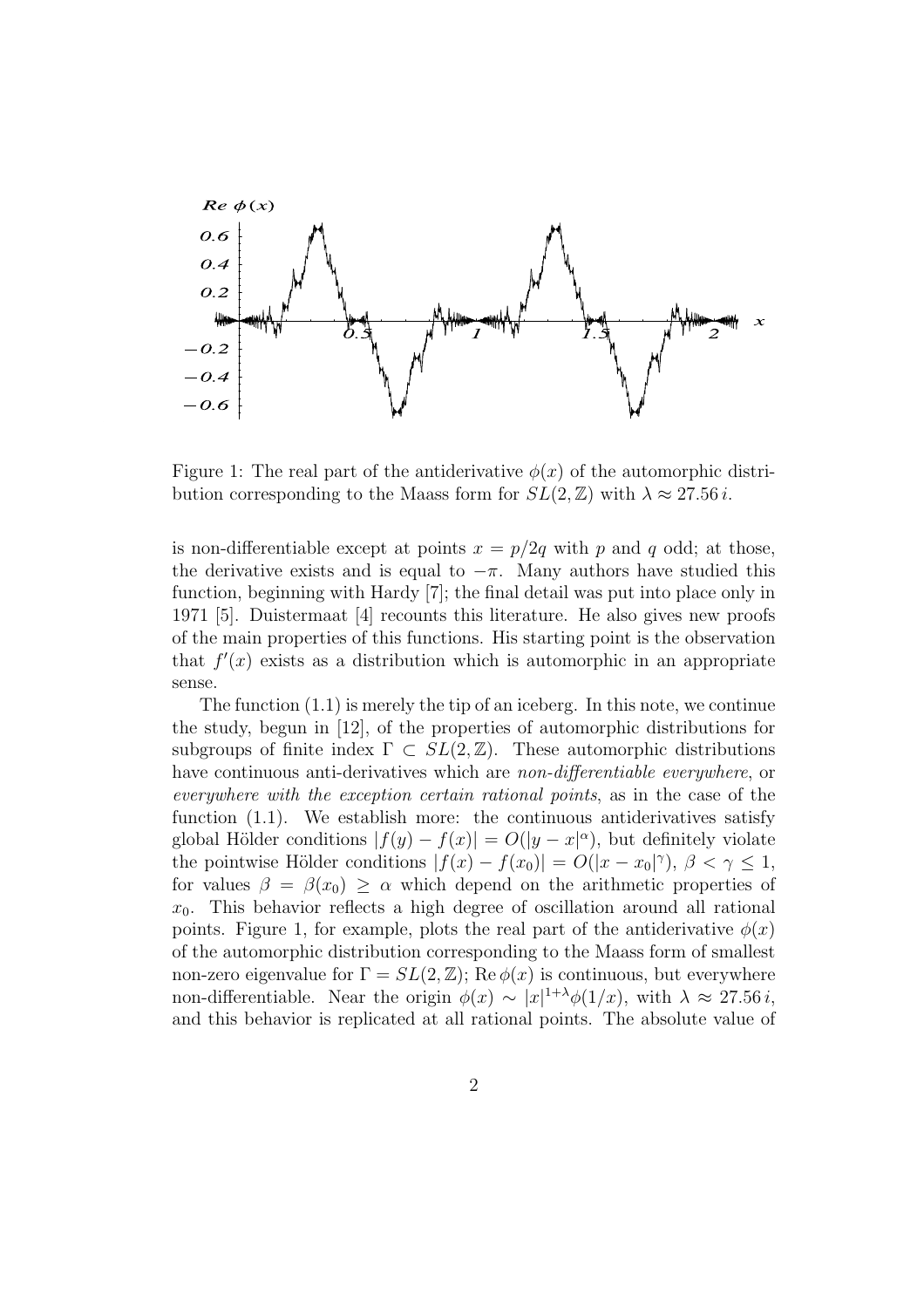

Figure 2: The absolute value of of same function  $\phi(x)$  as in figure 1.

 $\phi(x)$  also oscillates rapidly, as is illustrated by figure 2. Near the origin  $|\phi(x)|$ evidently displays fractal behavior – see figure 3.

Modular forms of weight one are another source of continuous, nowhere differentiable functions. The holomorphic function

$$
F(z) = \frac{1}{2} \sum_{(m,n)\in\mathbb{Z}^2} \left( e\left( (m^2 + mn + 6n^2)z \right) - e\left( (2m^2 + mn + 3n^2)z \right) \right) \tag{1.2}
$$

is a cuspidal modular form of weight one, automorphic with respect to the subgroup of  $SL(2,\mathbb{Z})$  commonly denoted by  $\Gamma_0(23)$ . The limit  $\tau(x)$  =  $\lim_{y\to 0^+} F(x+iy)$  exists as a distribution. It has a continuous, nowhere differentiable first antiderivative, whose real part is graphed in figures 4-5.

Let us describe the content of our paper more closely. In section 2 we give quick introduction to automorphic distributions for subgroups of finite index  $\Gamma \subset SL(2,\mathbb{Z})$ . We recall the results of [12] on the regularity behavior of these automorphic distributions in section 3, and then relate these to other known results. Automorphic distributions  $\tau$  corresponding to Maass forms or modular forms of weight one have continuous first antiderivatives  $\phi_{\tau}$ . In section 4 we show that the functions  $\text{Re}\,\phi_\tau$  are non-differentiable at rational points, except in certain special cases. We also explicitly describe the derivatives at rational points when they do exist. Their behavior at irrational points is the subject of section 4: the Re  $\phi_{\tau}$  violate certain pointwise Hölder conditions, and that rules out the existence of a derivative. We conclude the paper with a brief discussion of modular forms of weight one half. Our arguments apply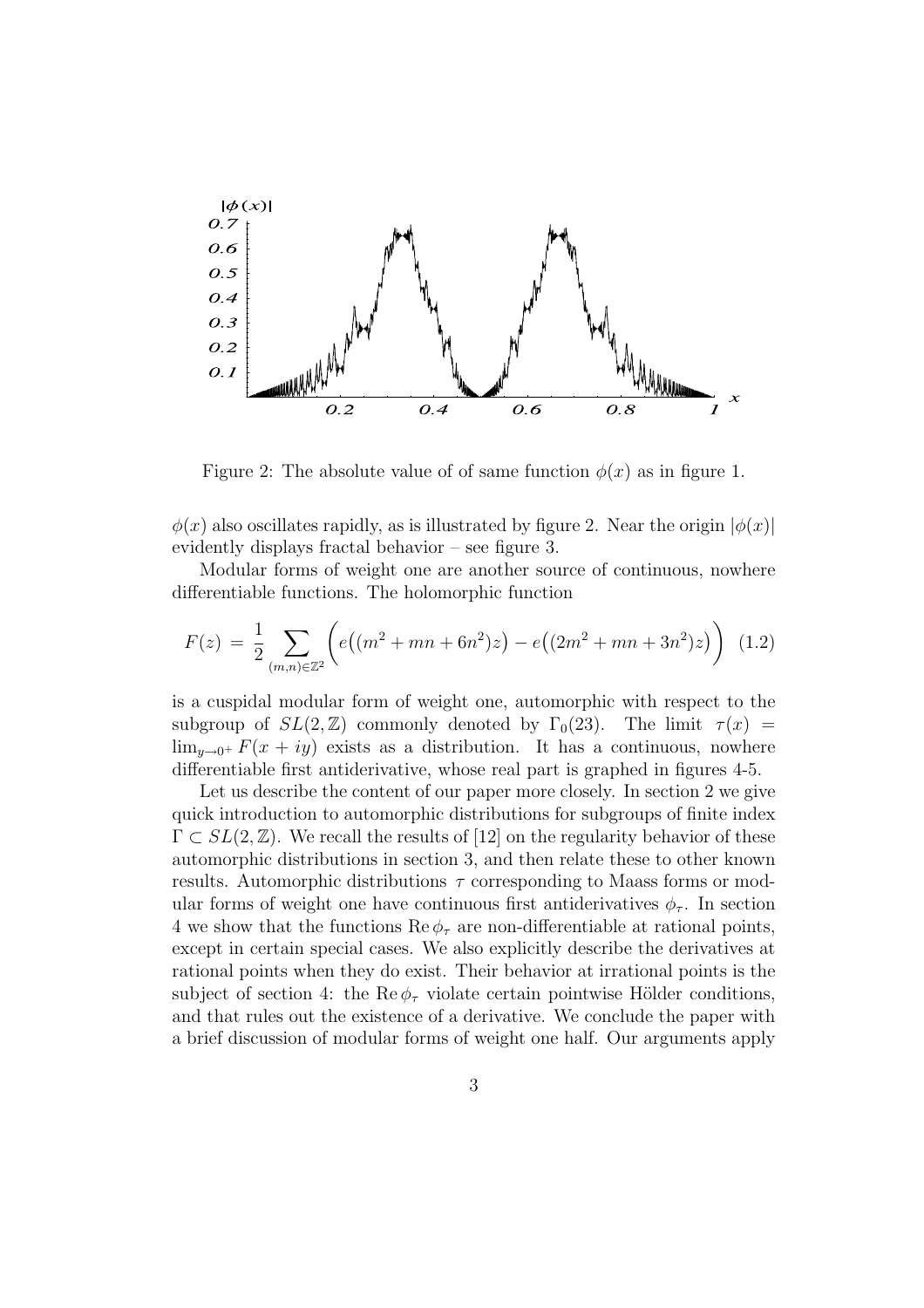

Figure 3: Same as figure 2, but near the origin.

 $\bar{\beta}$ 

 $\overline{\phantom{a}}$ 



Figure 4: The real part of the antiderivative of the boundary distribution of the weight one modular form (1.2).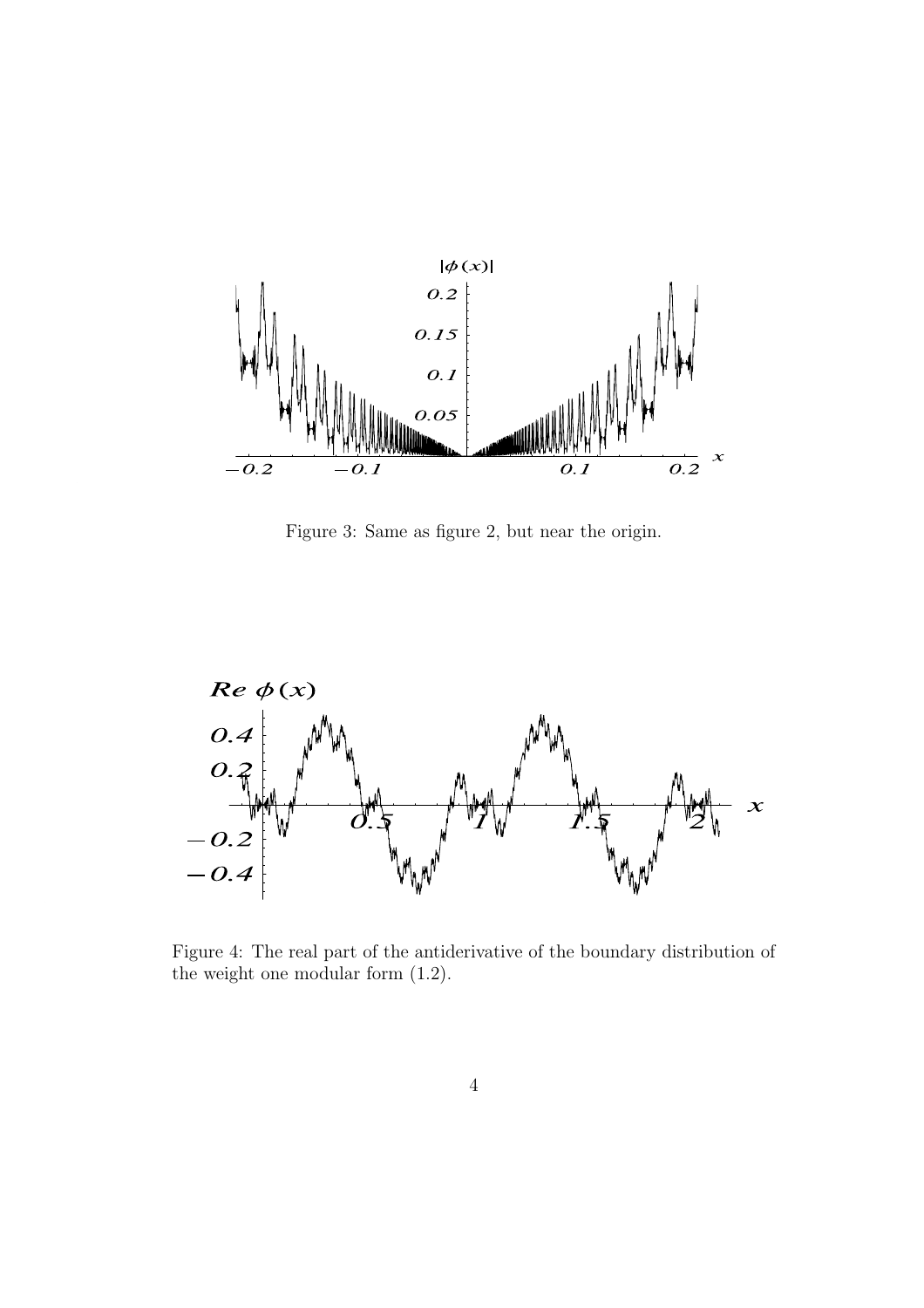

Figure 5: Same as figure 4, but near the origin.

almost directly to this case as well, even though the corresponding automorphic distributions lie in representations of the metaplectic cover of  $SL(2,\mathbb{R})$ . Automorphic distributions corresponding to modular forms of weight two have continuous second antiderivatives, which barely miss being differentiable. In the final section, we also present the graph of the imaginary part of the second antiderivative of a certain modular form of weight two.

After this paper was completed, Robert Stanton brought Chamizo's recent paper [3] to our attention, which overlaps ours to some extent: Chamizo also produces non-differentiable continuous functions from modular forms, with arguments which are specific to the holomorphic case. According to our view, the phenomena we discuss are caused by automorphy, and can be understood by general arguments.

We are indebted to three colleagues who helped us with certain aspects of this paper: Michael Rubinstein supplied us with the Fourier coefficients of Maass forms, without which we could not have drawn figures 1-3; Henryk Iwaniec and Peter Sarnak enlightened us about the history of the bound (3.14) for Maass forms.

## 2 Automorphic Distributions

The automorphic distributions we consider arise as boundary values of modular forms and Maass forms. We refer the reader to [9, 10, 12] for details about the logical connections between automorphic forms and automorphic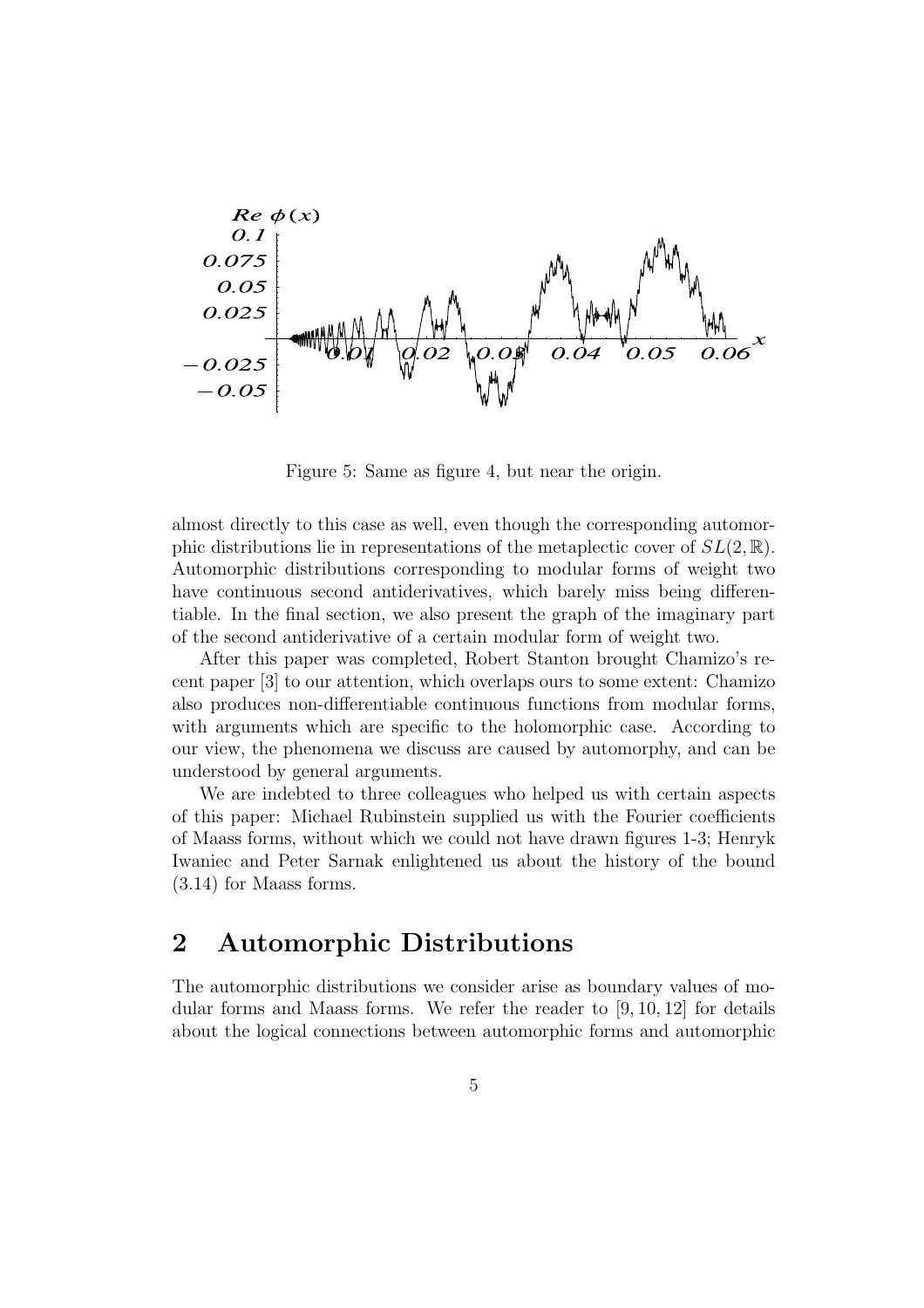distributions. Here we simply recall the technical definitions. Throughout this paper, we use the following notational conventions:

 $G = SL(2,\mathbb{R}), \Gamma \subset SL(2,\mathbb{Z})$  a normal subgroup of finite index. (2.1)

The group G and its subgroup  $\Gamma$  act on  $\mathbb{RP}^1 = \mathbb{R} \cup {\infty}$  by linear fractional transformations.

We write  $C^{-\infty}(\mathbb{R})$  for the space of complex-valued distributions on the real line. According to our convention, distributions are dual to compactly supported smooth measures. Thus functions are special cases of distributions, and distributions "transform like functions". For  $\lambda \in \mathbb{C}$  and  $\delta \in \mathbb{Z}/2\mathbb{Z}$ , we define

$$
V_{\lambda,\delta}^{-\infty} = \text{ vector space of pairs } (\tau,\tilde{\tau}) \in C^{-\infty}(\mathbb{R}) \times C^{-\infty}(\mathbb{R})
$$
  
such that  $\tilde{\tau}(x) = (\text{sgn } x)^{\delta} |x|^{\lambda-1} \tau(-1/x) \text{ for } x \neq 0.$  (2.2)

Then  $\tau$  determines  $\tilde{\tau}$  except at  $x = 0$ . We shall soon impose a condition that – in the cases we are interested in – effectively extends  $\tilde{\tau}$  from  $\mathbb{R} - \{0\}$ to R. Anticipating this state of affairs, we now tacitly identify each pair  $(\tau, \tilde{\tau})$ with its first member  $\tau$ . With that convention, we can describe an action of G on  $V^{-\infty}_{\lambda,\delta}$ , as follows:

for 
$$
g^{-1} = \begin{pmatrix} a & b \\ c & d \end{pmatrix} \in G
$$
,  
\n
$$
(\pi_{\lambda,\delta}(g)\,\tau)(x) = (\text{sgn}(cx+d))^{\delta} |cx+d|^{\lambda-1} \tau \left(\frac{ax+b}{cx+d}\right);
$$
\n(2.3)

strictly speaking, this makes sense only for  $cx + d \neq 0$ . It can be given meaning even at the missing point by expressing  $\tau$  near  $x = \infty$  in terms of  $\tilde{\tau}$ near  $x = 0$ . In the special case of  $a = d = 0$ ,  $b = -c = -1$ ,  $\pi_{\lambda,\delta}(g^{-1})$  simply switches the roles of  $\tau$  and  $\tilde{\tau}$ . This latter observation implies a formula like (2.3) also for the second member of the pair whose first member is  $\pi_{\lambda,\delta}(g^{-1})\tau$ . One can check that  $\pi_{\lambda,\delta}$  does define a representation of G on  $V^{-\infty}_{\lambda,\delta}$ , either by a direct computation, or more intelligently, by identifying  $V_{\lambda,\delta}^{-\infty}$  with a space of distributions on  $G$  – see [12], for example. By definition,

$$
\left(V_{\lambda,\delta}^{-\infty}\right)^{\Gamma} = \text{ space of }\Gamma\text{-invariants in } V_{\lambda,\delta}^{-\infty} \tag{2.4}
$$

is the space of  $\Gamma$ -*automorphic distributions* of type  $(\lambda, \delta)$ .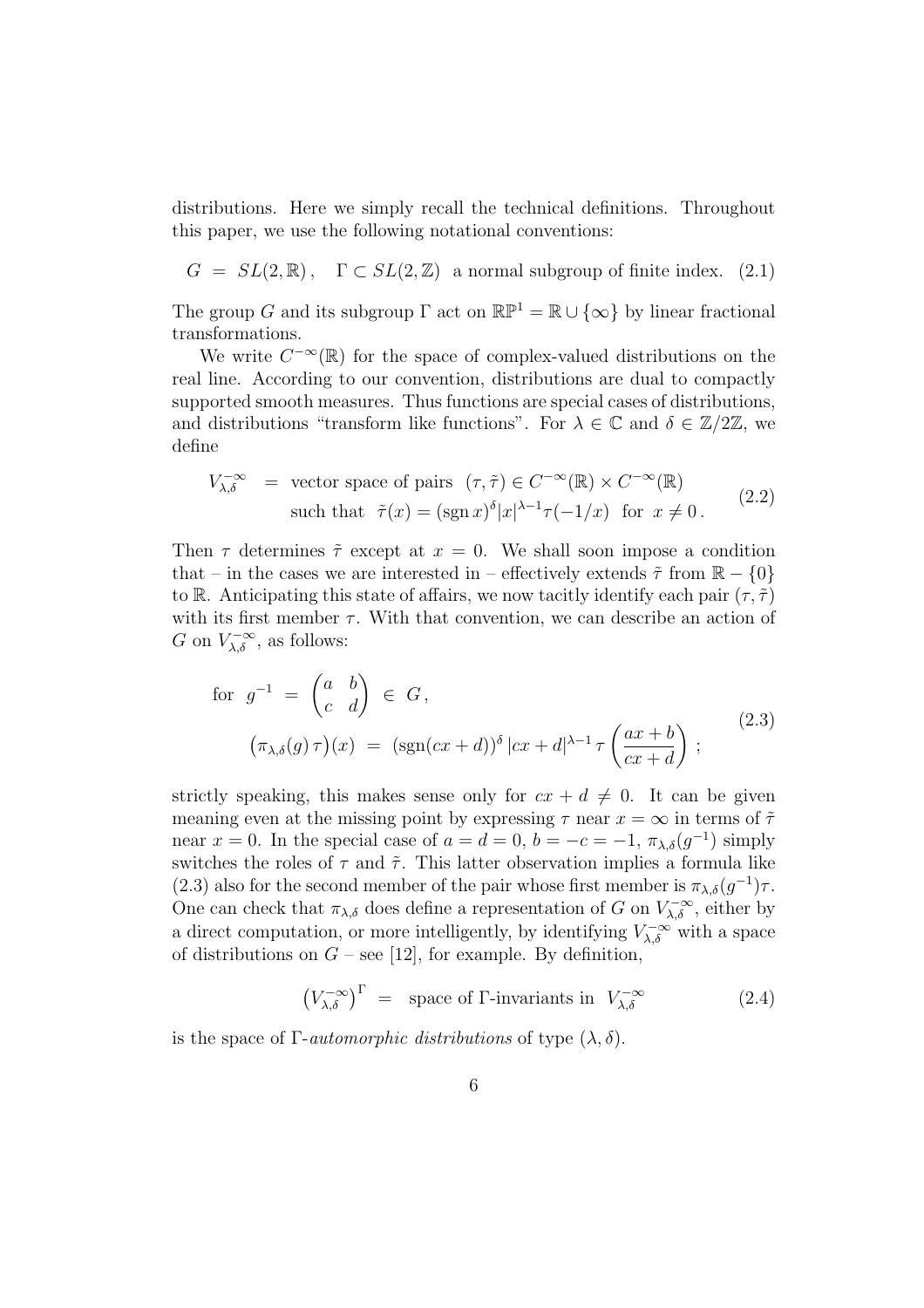We now consider a particular automorphic distribution  $\tau \in (V_{\lambda,\delta}^{-\infty})^{\Gamma}$ . Since  $\Gamma$  has finite index in  $SL(2,\mathbb{Z})$ , there exists a positive integer  $N = N(\Gamma)$ such that  $\overline{a}$ 

$$
\begin{pmatrix} 1 & n \\ 0 & 1 \end{pmatrix} \in \Gamma \iff n/N \in \mathbb{Z}.
$$
 (2.5)

In view of (2.3), the distribution  $\tau(x)$  is then periodic of period N, and hence has a Fourier expansion

$$
\tau(x) = c_0 + \sum_{n \neq 0} c_n e(nx/N) \qquad (e(x) =_{\text{def}} e^{2\pi ix}). \qquad (2.6)
$$

To extend  $\tau$  across  $\infty$ , or more precisely, to have  $\tau$  determine  $\tilde{\tau}$  completely, we need to give meaning to the distribution

$$
c_0 \left(\operatorname{sgn} x\right)^{\delta} |x|^{\lambda - 1} \quad + \quad \left(\operatorname{sgn} x\right)^{\delta} |x|^{\lambda - 1} \sum_{n \neq 0} c_n \, e\big(-n/(Nx)\big) \tag{2.7}
$$

even at  $x = 0$ . If  $\lambda \notin (2\mathbb{Z} + \delta) \cap \mathbb{Z}_{\leq 0}$ , the distribution  $(\text{sgn } x)^{\delta} |x|^{\lambda - 1}$  can be continued across  $x = 0$  by analytic continuation in the complex variable  $\lambda$ . From now on we suppose

$$
c_0 = 0 \quad \text{unless} \quad \text{Re}\,\lambda > 0 \,, \tag{2.8a}
$$

thus making the first summand in  $(2.7)$  well defined at  $x = 0$ . The second summand can be extended across  $x = 0$  by successive integration by parts, for all values of  $\lambda \in \mathbb{C}$ ; in the terminology of [11], the second summand has a canonical extension across 0. When the first summand is extended by virtue of the assumption (2.8 a) and the second summand by means of the canonical extension, we say that  $\tilde{\tau}$  agrees with its natural extension across  $x = 0$  or, in terms of  $\tau$ , that  $\tau$  agrees with its natural extension across  $x = \infty$ . We suppose this is the case:

$$
\tau \text{ agrees with its natural extension across } x = \infty. \tag{2.8b}
$$

These two conditions imply in particular that the Fourier expansion (2.6) determines  $\tau$  not only as distribution on  $\mathbb{R}$ , but even as element of  $(V_{\lambda,\delta}^{-\infty})^{\Gamma}$ .

In order to understand properties of  $\tau$ , we need to work not only with  $\tau$  itself, but also with its  $SL(2,\mathbb{Z})$ -translates. We therefore impose the conditions  $(2.8 a,b)$  not only on  $\tau$ , but on all its translates; we also specifically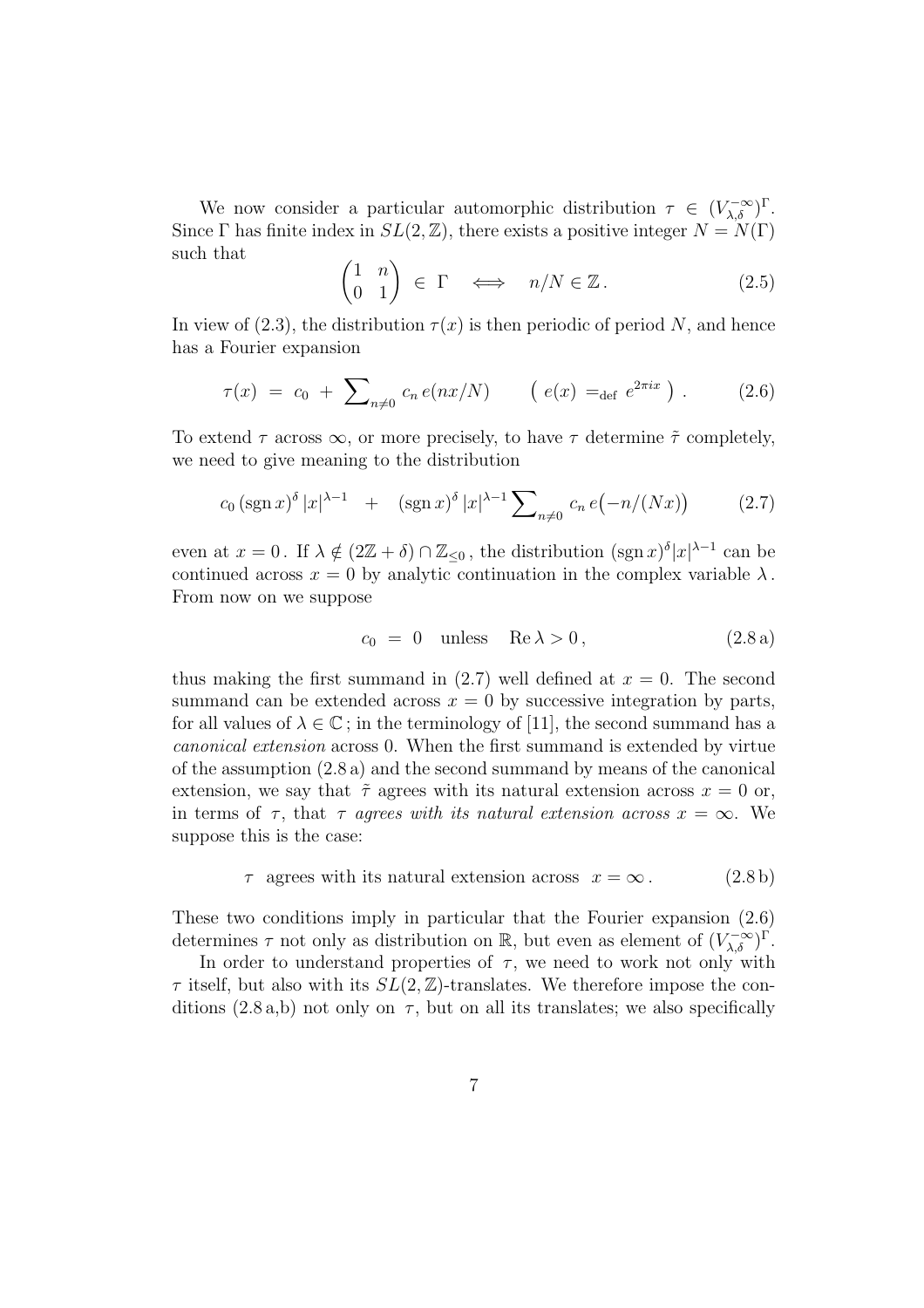exclude the case of a constant  $\tau \in \mathbb{C} - \{0\} \subset (V_{1,0}^{-\infty})^{\Gamma}$ , which we would otherwise have to exclude later, as a trivial counterexample to various statements:

the analogues of (2.8 a) and (2.8 b) hold for all translates  
\n
$$
\pi_{\lambda,\delta}(\gamma)\tau, \ \gamma \in SL(2,\mathbb{Z})
$$
; and  $\tau \notin \mathbb{C} - \{0\} \subset (V_{1,0}^{-\infty})^{\Gamma}$ . (2.9)

We make this a standing assumption throughout our paper. Recall that the group  $SL(2,\mathbb{Z})/\Gamma$  is finite, so (2.9) puts restrictions on only finitely many translates.

**2.10 Definition.** An automorphic distribution  $\tau \in (V_{\lambda,\delta}^{-\infty})^{\Gamma}$  satisfying the condition (2.9) is said to be cuspidal at infinity if  $c_0 = 0$ ;  $\tau$  is cuspidal (without qualification) if all its  $SL(2, \mathbb{Z})$ -translates are cuspidal at infinity.

Our next statement makes the connection between Γ-automorphic distributions and more familiar objects. It is not deep. A proof can be extracted from arguments in [12]. To keep the statement simple, by a holomorphic modular form for  $\Gamma$  we shall mean the datum of two holomorphic modular forms in the usual sense, defined respectively on the upper and the lower half plane. By a Maass form we mean a Maass form in the strictest sense, i.e., a Γ-invariant eigenfunction of the G-invariant Laplace operator on the upper half plane.

**2.11 Theorem.** The space of  $\tau \in (V_{\lambda,\delta}^{-\infty})^{\Gamma}$  which satisfy the condition (2.9) corresponds bijectively to the space of

- a) cuspidal Maass forms for  $\Gamma$  with eigenvalue  $\frac{1}{4}(1-\lambda^2) \geq \frac{1}{4}$  $\frac{1}{4}$ , in case  $\lambda \in i \mathbb{R}$  and  $\delta = 0$  ;
- b) cuspidal Maass forms for  $\Gamma$  with eigenvalue  $\frac{1}{4}(1-\lambda^2) < \frac{1}{4}$  $\frac{1}{4}$ , in case  $-1 < \lambda < 0$  and  $\delta = 0$ ;
- c) square-integrable Maass forms for  $\Gamma$  with eigenvalue  $\frac{1}{4}(1-\lambda^2) < \frac{1}{4}$  $\frac{1}{4}$ , in case  $0 < \lambda < 1$  and  $\delta = 0$ ;
- d) cuspidal odd-weight Maass forms for Γ, of any given odd weight, with eigenvalue  $\frac{1}{4}(1-\lambda^2) > \frac{1}{4}$  $\frac{1}{4}$ , in case  $\lambda \in i(\mathbb{R} - \{0\})$  and  $\delta = 1$ ;
- e) cuspidal holomorphic modular forms of weight  $k > 1$ , in case  $\lambda = 1 k$ and  $\delta \equiv k \pmod{2}$ .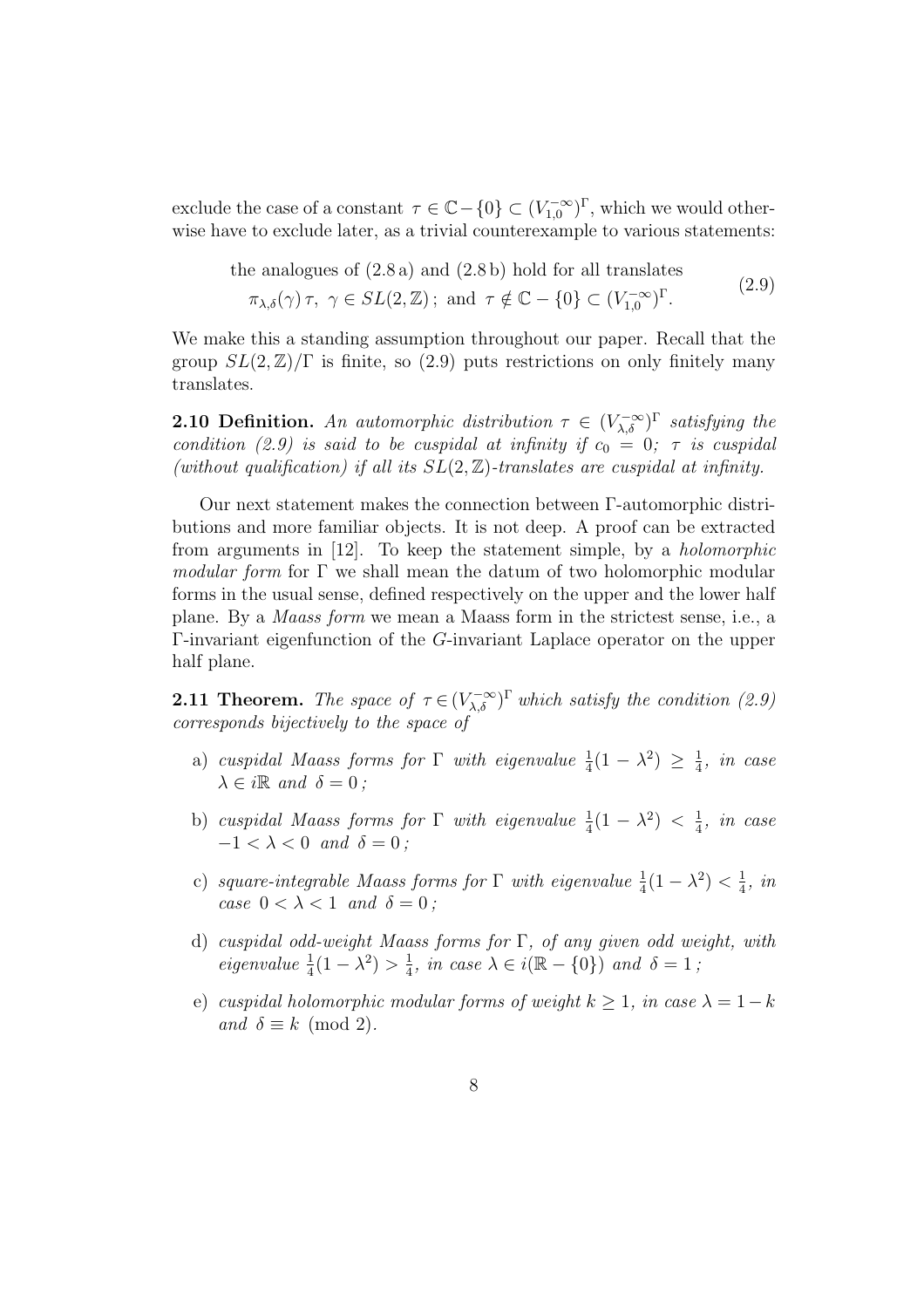In all other cases the space of all such  $\tau$  reduces to 0.

Some or all of the Maass forms in c) may be cuspidal, depending on whether or not the corresponding  $\tau$  are cuspidal; in all other cases, cuspidality follows from the standing hypothesis (2.9). In the situations a) and d), both  $\lambda$  and  $-\lambda$  determine the same spaces of Maass forms. The standard intertwining operator  $V^{-\infty}_{-\lambda,\delta} \simeq V^{-\infty}_{\lambda,\delta}$  explains this coincidence on the level of automorphic distributions. The intertwining operator also relates the automorphic distributions in b) to the cuspidal cases in c).

In effect, our condition (2.9) rules out Eisenstein series, as well as the images of the non-cuspidal automorphic distributions  $\tau$  in c) under the standard intertwining operator. It would not be difficult to extend our discussion also to these two cases; they are less interesting, and would make various statements more involved. We should point out that Selberg's eigenvalue conjecture predicts the non-existence of non-zero Maass forms in the situations b) and c) if  $\Gamma$  is a congruence subgroup. For certain non-congruence subgroups, Maass forms of this type – even cuspidal Maass forms – are known to exist [13].

## 3 Regularity properties

Recall that a function  $f \in C(\mathbb{R})$  is said to be Hölder continuous of index  $\alpha$ ,  $0 < \alpha \leq 1$ , if

$$
|f(x) - f(y)| < C|x - y|^{\alpha} \text{ for all } x, y \in \mathbb{R}, \tag{3.1}
$$

for some constant  $C > 0$  which can be chosen locally uniformly in x, y. The functions that come up in this paper are generally periodic, in which case C can be chosen independently of x and y. As in [12], we define spaces the spaces  $C^{\alpha}(\mathbb{R}) \subset C^{-\infty}(\mathbb{R}), \alpha \in \mathbb{R}$ , as follows: for  $0 < \alpha < 1, C^{\alpha}(\mathbb{R})$  is the space of  $\alpha$ -Hölder continuous functions;  $C^0(\mathbb{R})$  is the space of continuous functions; and we extend the definition to functions and distributions so that

$$
C^{\alpha}(\mathbb{R}) = \frac{d}{dx} C^{\alpha+1}(\mathbb{R}) \quad \text{for all } \alpha \in \mathbb{R} \,. \tag{3.2}
$$

This results in the usual definition of the space  $C^k(\mathbb{R})$  when  $k = \alpha \in \mathbb{Z}_{\geq 0}$ ; for  $k \in \mathbb{Z}_{>0}, C^{-k}(\mathbb{R})$  is the space of distributions expressible as k-th derivative of a continuous function. Further notation:

$$
C^{<\alpha}(\mathbb{R}) = \cap_{\beta < \alpha} C^{\beta}(\mathbb{R}), \qquad C^{>\alpha}(\mathbb{R}) = \cup_{\beta > \alpha} C^{\beta}(\mathbb{R}). \tag{3.3}
$$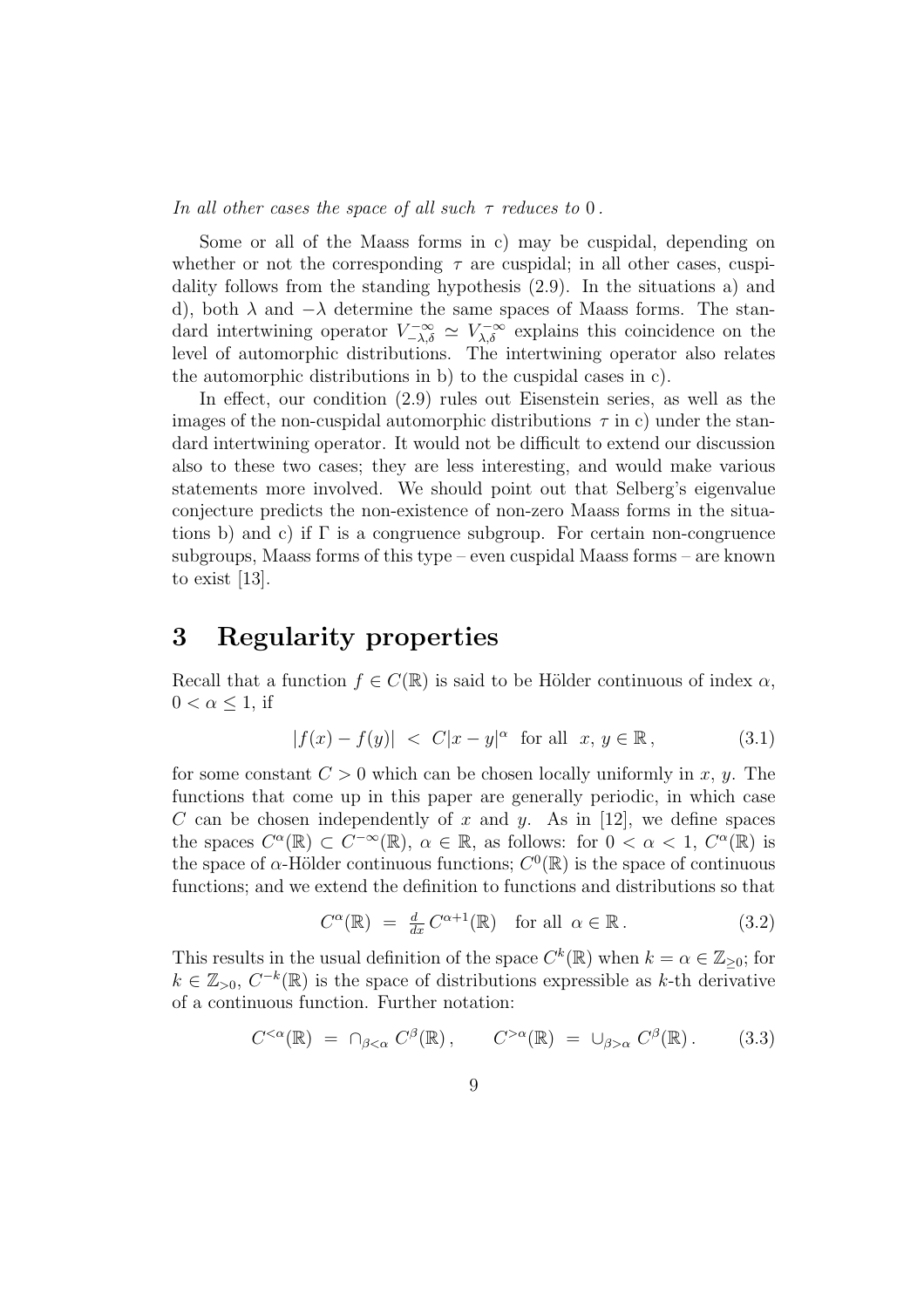Thus  $C^{\gamma}(\mathbb{R}) \subset C^{>\beta}(\mathbb{R}) \subset C^{\beta}(\mathbb{R}) \subset C^{<\beta}(\mathbb{R}) \subset C^{\alpha}(\mathbb{R})$  whenever  $\alpha < \beta < \gamma$ .

**3.4 Theorem ([12]).** Under the standing hypothesis (2.9) on  $\tau \in (V_{\lambda,\delta}^{-\infty})^{\Gamma}$ ,

- a)  $\tau \in C^{\lambda-1}(\mathbb{R})$  if  $\tau$  is non-cuspidal;
- b)  $\tau \in C^{\frac{\text{Re }\lambda-1}{2}}(\mathbb{R})$  if  $\tau$  is cuspidal and  $\lambda 1 \notin 2\mathbb{Z}$ ;
- c)  $\tau \in C^{<\frac{\lambda-1}{2}}(\mathbb{R})$  if  $\tau$  is cuspidal and  $\lambda 1 \in 2\mathbb{Z}$ .

In particular,  $\tau$  has a continuous anti-derivative if it corresponds to a square integrable Maass form with  $\delta = 0$  and  $0 < \lambda < 1$ , to any cuspidal Maass form, possibly of odd weight, or to a cuspidal holomorphic modular form of weight one.

The next statement asserts the equivalence various regularity criteria for a periodic distribution  $\tau$ , as in (2.6). The origin of  $\tau$  will not matter now – in other words,  $\tau$  need not be Γ-automorphic. Regularity is not affected by adding a constant, nor by scaling of the variable. We may therefore suppose that  $c_0 = 0$  and  $N = 1$ :

$$
\tau(x) = \sum_{n \neq 0} c_n e(nx). \tag{3.5}
$$

Our statement also involves

$$
\tau_+(x) = \sum_{n>0} c_n e(nx), \quad \tau_-(x) = \sum_{n<0} c_n e(nx). \tag{3.6}
$$

**3.7 Theorem.** 1) For  $k \in \mathbb{N}$  and  $\alpha \in \mathbb{R}$ , with  $\alpha \leq k$ , the following conditions are equivalent:

- a)  $\tau \in C^{<\alpha}(\mathbb{R})$ ;
- b)  $\tau_+ \in C^{<\alpha}(\mathbb{R})$  and  $\tau_- \in C^{<\alpha}(\mathbb{R})$ ;
- c) for every  $\epsilon > 0$ , there exists a constant  $C = C(\epsilon)$  such that  $\left| \sum_{|n| \le N} c_n n^k e(nx) \right| \le C N^{\epsilon + k \alpha}$  as  $N \to \infty$ , uniformly in  $\begin{aligned} \textit{if } \mathcal{L} \in \mathbb{C} \textit{is a constant } \mathbf{C} = \mathbf{C}(\epsilon) \textit{ such that } \vert \leq C \, N^{\epsilon + k - \alpha} \textit{ as } N \to \infty, \textit{ uniformly in } x; \end{aligned}$
- d) for every  $\epsilon > 0$ , there exists a constant  $C = C(\epsilon)$  such that both  $\left| \sum_{n=1}^{N} c_n n^k e(nx) \right| \leq CN^{\epsilon + k \alpha}$  and  $\left| \sum_{n=1}^{N} c_{-n} n^k e(-nx) \right| \leq C N^{\epsilon + k \alpha}$  $\begin{aligned} &\textit{here exists a constant $C = C(\epsilon)$ such that} \\ &\Big| \leq CN^{\epsilon+k-\alpha} \textit{ and } \Big| \sum_{n=1}^{N} c_{-n} \, n^k e(-nx) \Big| \end{aligned}$ at both<br> $\vert \leq CN^{\epsilon+k-\alpha}$ as  $N \to \infty$ , uniformly in x.
- 2) For  $\alpha \in \mathbb{R}$  and  $s \in \mathbb{C}$ , the condition b) is equivalent to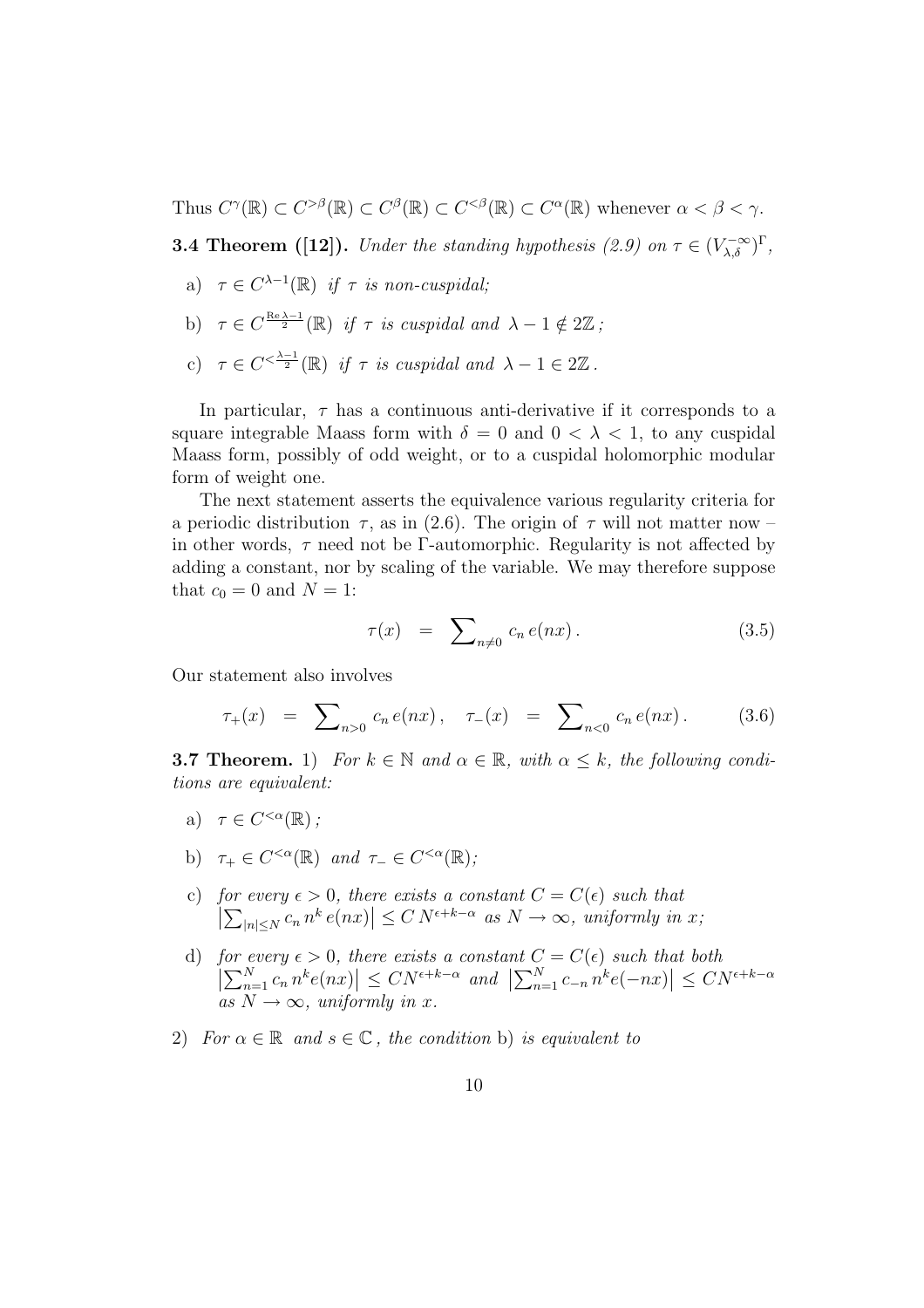e) 
$$
\sum_{n>0} \frac{c_n}{n^s} e(nx) \in C^{<(\alpha+\text{Re}s)}(\mathbb{R})
$$
 and  $\sum_{n>0} \frac{c_{-n}}{n^s} e(-nx) \in C^{<(\alpha+\text{Re}s)}(\mathbb{R})$ .

The proof uses only standard tools, but we have not been able to find these statements assembled in the literature. Before turning to the proof we discuss some of the implications.

### 3.8 Corollary (S. Bernstein's Theorem [1]). If  $\tau \in C^{>\alpha}(\mathbb{R})$ ,

$$
\sum\nolimits_{n\neq 0} |n|^{2\alpha} |c_n|^2 \ < \ \infty \quad \textit{and} \quad \sum\nolimits_{n\neq 0} |n|^{\alpha - 1/2} |c_n| \ < \ \infty \, .
$$

*Proof.* According to the theorem,  $\sum_{n\neq 0} c_n n^{\alpha} e(nx) \in C^{>0}(\mathbb{R}/\mathbb{Z})$ , hence

$$
\sum_{n\neq 0} |n|^{2\alpha} |c_n|^2 = \int_{\mathbb{R}/\mathbb{Z}} |\sum_{n\neq 0} c_n n^{\alpha} e(nx)|^2 dx < \infty.
$$
 (3.9)

For the second assertion, we appeal to the Cauchy-Schwartz inequality:

$$
\sum_{n\neq 0} |n|^{\alpha - 1/2} |c_n| = \sum_{n\neq 0} (|n|^{\alpha + \epsilon} |c_n|) |n|^{-1/2 - \epsilon} \le \left( \sum_{n\neq 0} |n|^{2\alpha + 2\epsilon} |c_n|^2 \right)^{\frac{1}{2}} \left( \sum_{n\neq 0} |n|^{-1 - 2\epsilon} \right)^{\frac{1}{2}}; \tag{3.10}
$$

the right hand side is finite for every sufficiently small  $\epsilon > 0$ , because the hypothesis permits us to enlarge the constant  $\alpha$  in (3.9) slightly.  $\Box$ 

We combine this classical theorem of S. Bernstein with theorem 3.4, to obtain a regularity condition of Sobolev type: if the automorphic distribution  $\tau \in (V_{\lambda,\delta}^{-\infty})^{\Gamma}$  satisfies the condition (2.9),

$$
\sum\nolimits_n |n|^{\alpha} \, |c_n|^2 \; < \; \infty \, , \; \; \text{provided } \; \; \begin{cases} \alpha < \text{Re} \, \lambda - 1 & \text{if } \, \tau \, \, \text{is cuspidal} \\ \alpha < 2(\lambda - 1) & \text{otherwise}; \end{cases} \; \; (3.11)
$$

recall that our hypotheses imply  $0 < \lambda < 1$  when  $\tau$  fails to be cuspidal. This, in effect, is Bernstein-Reznikoff's regularity theorem [2]. Note, however, that the Sobolev bounds do not imply the Hölder bounds of theorem 3.4.

One can define a fractional derivative of order  $\beta > 0$  for any periodic distribution  $\tau$  without constant term, as in  $(3.5)$ :

$$
\tau^{(\beta)}(x) = (2\pi)^{\beta} \left( e^{\frac{\beta \pi i}{2}} \sum_{n>0} c_n n^{\beta} e(nx) + e^{\frac{3\beta \pi i}{2}} \sum_{n<0} c_n |n|^{\beta} e(nx) \right). \tag{3.12}
$$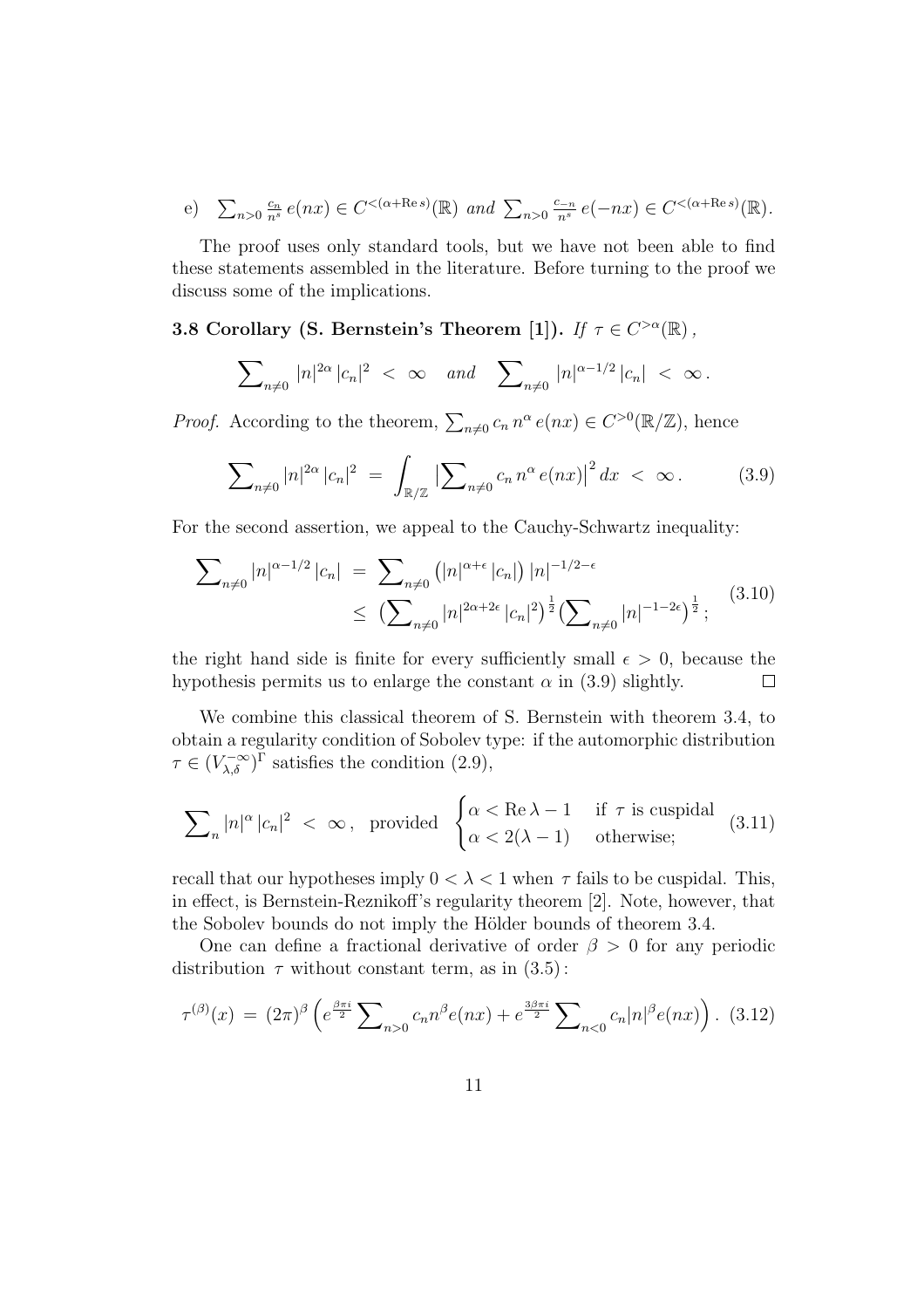As one consequence of the theorem,  $\tau \in C^{<\alpha}(\mathbb{R})$  implies  $\tau^{(\beta)} \in C^{<\alpha-\beta}(\mathbb{R}),$ and conversely. A slightly stronger result is due to Hardy and Littlewood [14]:  $\tau \in C^{\alpha}(\mathbb{R})$  if and only if  $\tau^{(\beta)} \in C^{\alpha-\beta}(\mathbb{R})$ , unless  $\alpha \in \mathbb{Z}$  or  $\alpha - \beta \in \mathbb{Z}$ .

The traditional approach to Maass forms involves a Fourier expansion on the upper half plane, in terms of Bessel functions. The resulting Fourier coefficients  $a_n$  are related to the Fourier coefficients  $c_n$  in (2.6),

$$
a_n = |n|^{\lambda/2} c_n. \tag{3.13}
$$

The coefficients  $a_n$  are used to define the L-function of a Maass form, which results in a functional equation with symmetry  $s \mapsto 1 - s$ . In the context of modular forms of weight  $k$ , one usually defines the  $L$ -function in terms of the  $c_n$ , with symmetry  $s \mapsto k - s$ . Sometimes the  $a_n$  are used instead, especially if one wants to discuss Maass forms and modular forms on an equal footing; this is the so-called "Langlands normalization". Theorems 3.4 and 3.7 imply a bound on the  $a_n$ : for every  $\epsilon > 0$ ,

$$
\sum_{|n| \le N} a_n e(nx) = O(N^{1/2 + \epsilon}), \text{ provided } \tau \text{ is cuspidal.} \qquad (3.14)
$$

Conversely this estimate implies  $\tau \in C^{<\frac{\text{Re }\lambda-1}{2}}(\mathbb{R})$ , which is within a hair's breadth of the Hölder estimate of theorem 3.4. The estimate  $(3.14)$  is completely standard in the case of modular forms; for Maass forms, this estimate appears in several places, but we are aware of only one completely satisfactory proof [7] – besides the argument we have just given, of course. The same estimate is expected to hold for the coefficients  $a_n$  of L-functions of cuspidal automorphic representations for  $GL(n)$  – this is the so-called cancellation conjecture. For  $GL(3)$ , an estimate halfway between the cancellation conjecture and the obvious bound  $O(N)$  will be proved in a forthcoming paper of the first named author.

*Proof* of theorem 3.7. We shall use the notational convention  $f_N(x) = O(N^{\alpha})$ for a family of functions  $f_N$  to signify an estimate  $|f_N(x)| \leq CN^{\alpha}$  that holds uniformly in x, for all but finitely many N. The notation  $f_N(x) = O_e(N^{\alpha+\epsilon})$ signifies the same kind of bound, for every  $\epsilon > 0$ , with  $C = C_{\epsilon}$  allowed to depend on  $\epsilon$ . Recall the partial summation formula:

$$
\sum_{n=1}^{N} a_n b_n = \sum_{n=1}^{N-1} (b_n - b_{n+1}) \left( \sum_{k=1}^{n} a_k \right) + b_N \sum_{n=1}^{N} a_n.
$$
 (3.15)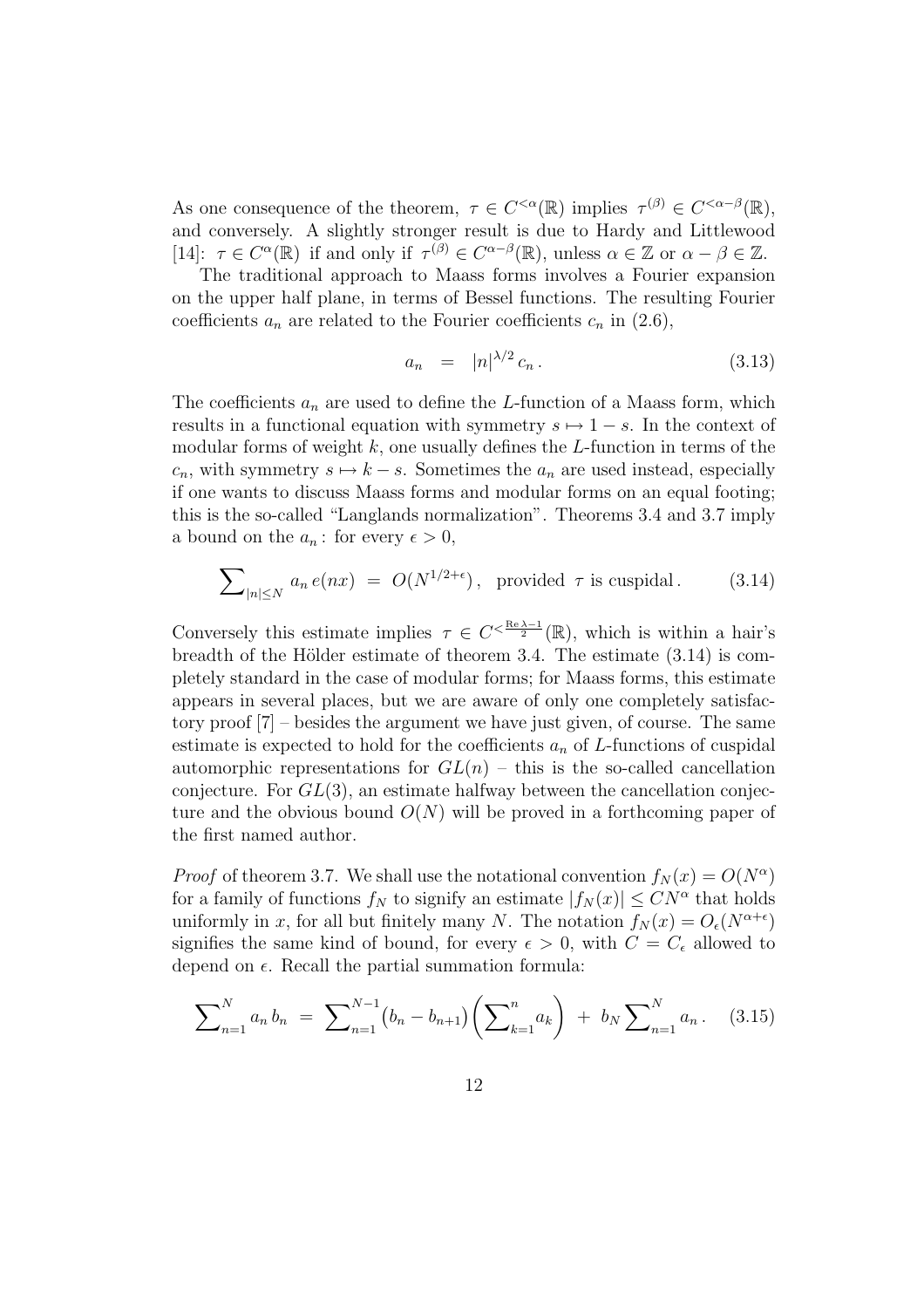We apply this with  $a_n = c_n e(nx)$  and  $b_n = n^{-s}$ , for some fixed  $s \in \mathbb{C}$ . Since  $n^{-s} - (n+1)^{-s} = O(n^{-\operatorname{Re} s - 1}),$ 

$$
\sum_{n=1}^{N} c_n e(nx) = O(N^{\alpha}) \iff \sum_{n=1}^{N} \frac{c_n}{n^s} e(nx) = O(N^{\alpha - \text{Re}s}),
$$
 (3.16)

provided  $\alpha > 0$  and  $\alpha - \text{Re } s > 0$ ; one direction follows directly from (3.15), and the other comes "for free", since  $\alpha$  and  $\alpha$  – Re s play symmetric roles.

For the equivalence between c) and d), and also to relate these conditions to a) and b), we need the Dirichlet kernel and the "half Dirichlet kernel"

$$
D_N(x) = \sum_{|n| \le N} e(nx) = \frac{\sin((2N+1)\pi x)}{\sin(\pi x)},
$$
  
\n
$$
P_N(x) = \sum_{0 \le n \le N} e(nx) = \frac{e((N+1)x) - 1}{e(x) - 1} = e(\frac{Nx}{2}) D_{N/2}(x);
$$
\n(3.17)

one can make sense of the expression for  $D<sub>N</sub>(x)$  as a quotient of sine functions even when N is a half-integer, e.g., for  $|x| < 1$ , thus giving meaning to the relation between the two kernels for all  $N \in \mathbb{N}$ . We shall need to know that

 $||D_N(x)||_1 = O(\log N)$  and  $||P_N(x)||_1 = O(\log N)$ ; (3.18)

this can be seen by integrating  $|D_N(x)|$  first over the interval  $[0, 1/N]$  – on which  $|D_N(x)|$  is bounded by a multiple of  $N$  – then over the interval  $[1/N, 1/2]$  – on which  $sin(\pi x)$  is bounded from below by a multiple of x – and finally using the symmetry about  $x = 1/2$ . The estimate for  $D<sub>N</sub>$  then implies the same type of estimate for  $P_N$ .

Obviously d) implies c). For the converse, note that convolution with Obviously d) implies c). For the converse, note that convolution with  $P_N(x)$  maps the partial sum  $\sum_{n \leq N} c_n e(nx)$  to the sum  $\sum_{0 \leq n \leq N} c_n e(nx)$ . This process increases the supremum norm at most by a factor equal to the  $L^1$  norm of  $P_N$ , i.e., at most by the factor log N. This shows:

$$
\sum_{n=-N}^{N} c_n e(nx) = O(N^{\alpha}) \implies \sum_{n=1}^{N} c_n e(nx) = O(N^{\alpha} \log N). \tag{3.19}
$$

Since  $\log N = O(N^{\epsilon})$  for any  $\epsilon > 0$ , we may conclude that c) and d) are equivalent.

Because of (3.16), the assertion d) for  $\alpha$  and k implies the same assertion for the same  $\alpha$  and any other choice of k, as long as  $\alpha$  remains less than or equal to  $k$ . In particular, the criterion d) is compatible with differentiation: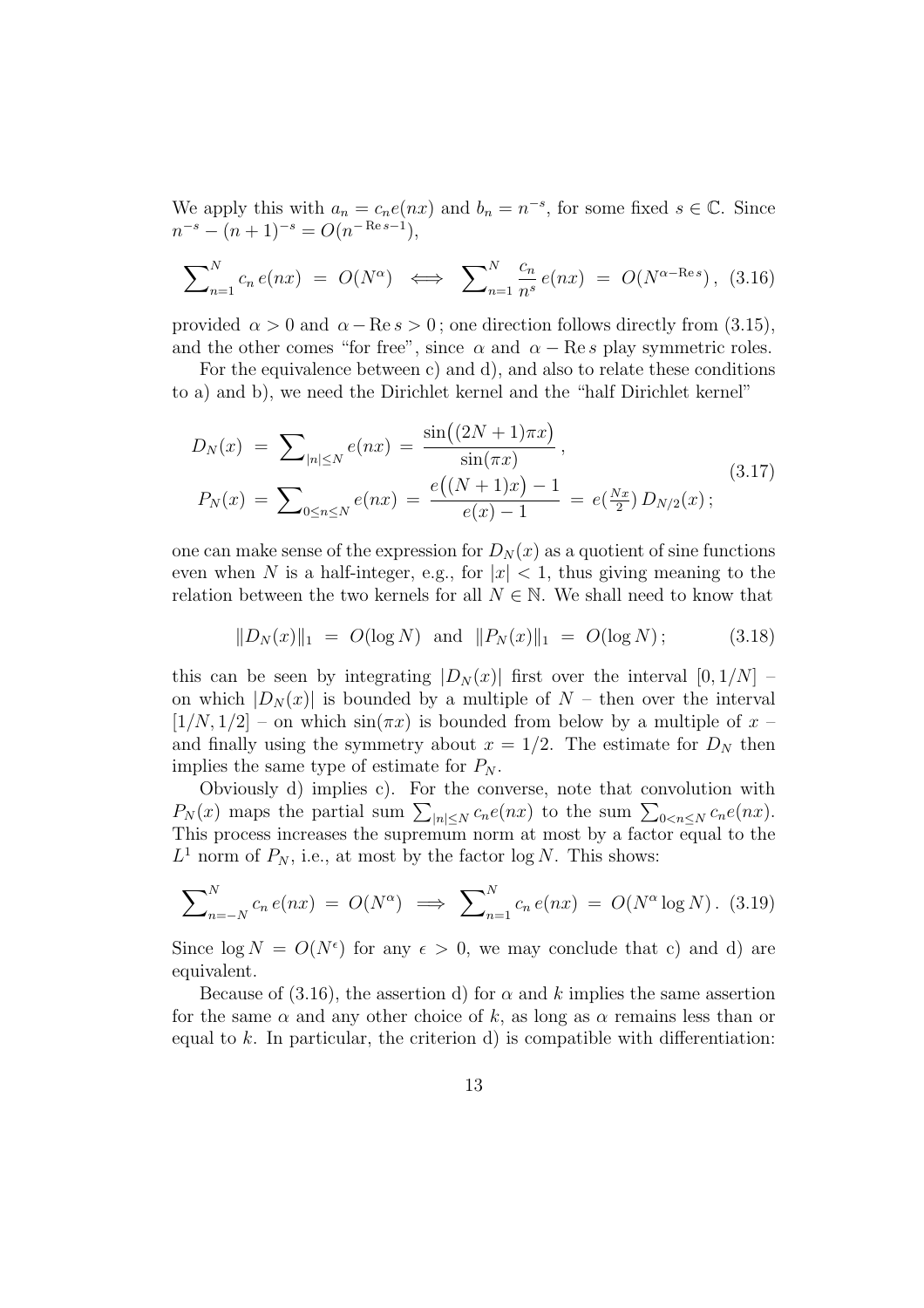if  $\tau_+$  and  $\tau_-$  satisfy d), the derivatives  $\tau'_+$ ,  $\tau'_-$  satisfy the same condition with  $\alpha - 1$  and  $k - 1$  in place of  $\alpha$  and  $k$ , and conversly. The conditions a) and b) are similarly compatible with differentiation; cf. (3.2). Hence, from now on, we may suppose that  $0 < \alpha \leq 1$  and  $k = 1$ . We already know the equivalence of c) and d). Since b) trivially implies a), we only need to deduce c) from a) and b) from d); once  $a$  –d) are known to be equivalent, 2) follows formally from (3.16).

With  $0 < \alpha \leq 1$  and  $k = 1$  as we are assuming, we express the relevant partial sum as an integral against the derivative of the Dirichlet kernel,

$$
2\pi i \sum_{|n| \le N} c_n n e(nx) = \int_{\mathbb{R}/\mathbb{Z}} \tau(x - t) D'_N(t) dt
$$
  
= 
$$
\int_{\mathbb{R}/\mathbb{Z}} (\tau(x - t) - \tau(x)) D'_N(t) dt ;
$$
 (3.20)

at the second step we have used the fact that  $D'_N(x)$  has a Fourier series without constant term. We split the integration into three parts, from  $-1/N$ to  $1/N$ , from  $-1/2$  to  $-1/N$ , and finally from  $1/N$  to  $1/2$ . On the first,  $|D'_N(x)|$  can be bounded by a multiple of  $N|x|^{-1}$ , on the other two by a multiple of  $x^{-2}$ , independently of of N. We choose  $\epsilon > 0$  so that  $0 < \alpha - \epsilon < 1$ . Since  $|\tau(x-t) - \tau(x)| \leq C |t|^{\alpha-\epsilon}$  uniformly in x and t, (3.20) implies

$$
\left| \sum_{|n| \le N} c_n n \, e(nx) \right| \le C_1 \int_{-1/N}^{1/N} N \, |t|^{\alpha - \epsilon - 1} \, dt + 2 \, C_2 \int_{1/N}^{1/2} |t|^{\alpha - \epsilon - 2} \, dt \,, \tag{3.21}
$$

with  $C_1$ ,  $C_2$  depending on  $\tau$ ,  $\alpha$  and  $\epsilon$ , but not on N. Since  $\epsilon$  is arbitrary except for the restriction  $0 < \epsilon < \alpha$ , the left hand side has order of growth  $O_{\epsilon}(N^{\epsilon+1-\alpha})$ . That establishes the implication a)  $\Longrightarrow$  c).

Finally we start with the hypothesis d) with  $0 < \alpha \leq 1, k = 1$ , and  $\epsilon > 0$ chosen so that  $\alpha - \epsilon > 0$ . We apply (3.15) with  $a_n = c_n n e(nx)$ ,  $b_n = n^{-1}$ , summing first from 1 to N, then from 1 to  $M < N$ , then taking the difference:

$$
\sum_{n=M}^{N} c_n e(nx) = \sum_{n=M}^{N-1} \left( \sum_{\ell=1}^{n} \ell c_{\ell} e(\ell x) \right) (n^{-1} - (n+1)^{-1}) + N^{-1} \sum_{\ell=1}^{N} \ell c_{\ell} e(\ell x) - M^{-1} \sum_{\ell=1}^{M} \ell c_{\ell} e(\ell x).
$$
\n(3.22)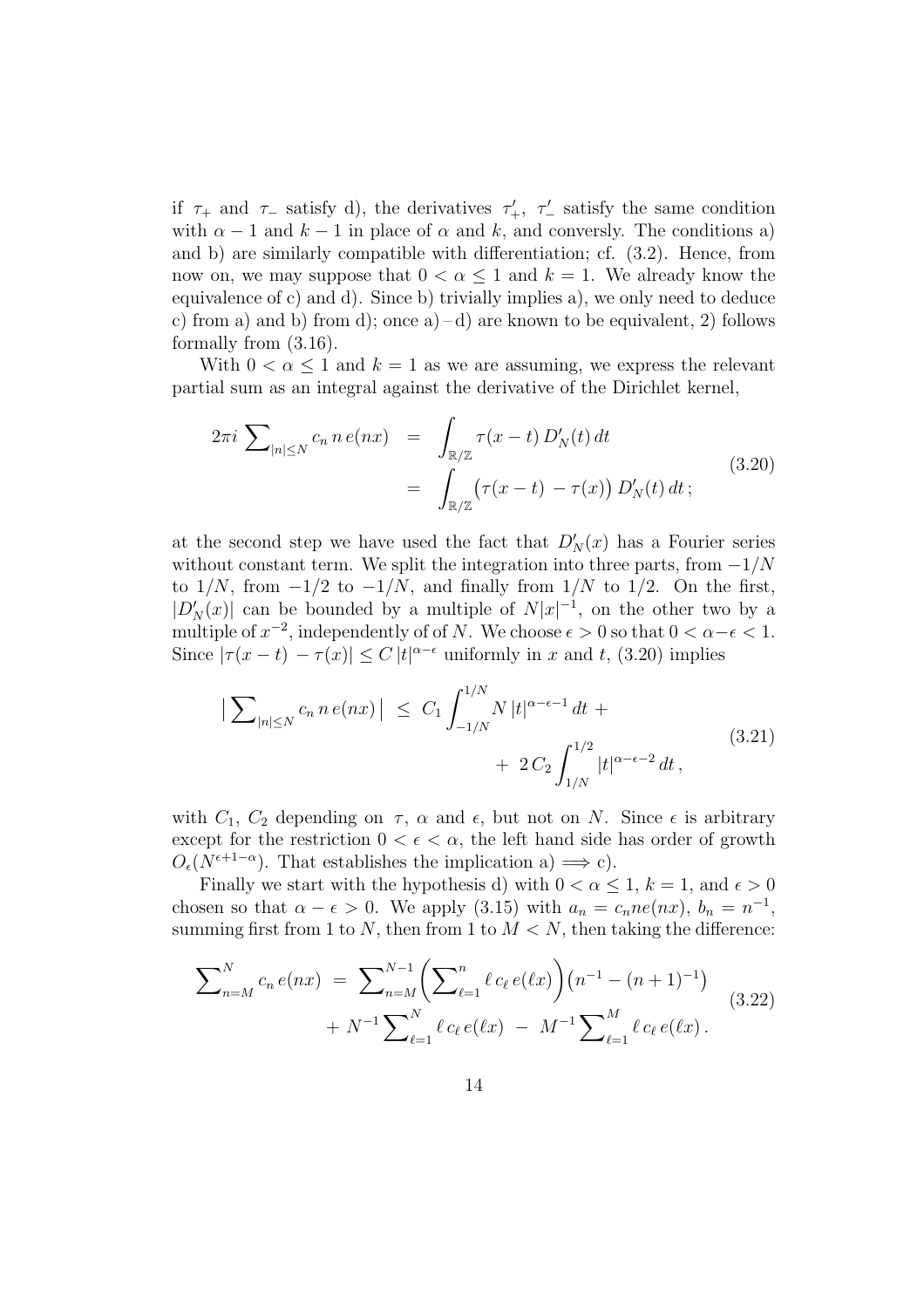Since  $\sum_{\ell=1}^n \ell c_\ell e(\ell x) = O_\epsilon(n^{\epsilon+1-\alpha}), \frac{1}{n} - \frac{1}{n+1} = O(n^{-2}),$  and  $M < N$ ,  $\overline{\phantom{1}}^N$  $\sum_{n=M}^{N} c_n e(nx) = O_{\epsilon}(M^{\epsilon-\alpha})$  $(3.23)$ 

independently of N. In particular the series for  $\tau_+$  converges uniformly, and  $\tau_{+}$  is continuous. In proving the Hölder bound (3.1), we may as well suppose  $|x-y| < 1$ . We choose the integer M so that  $M < |x-y|^{-1} \le M + 1$ . Then

$$
\tau_{+}(x) - \tau_{-}(y) = \sum_{n=1}^{M-1} c_{n} e(nx) - \sum_{n=1}^{M-1} c_{n} e(ny) + \sum_{n=M}^{\infty} c_{n} e(nx) - \sum_{n=M}^{\infty} c_{n} e(ny).
$$
\n(3.24)

Letting N tend to  $\infty$  in (3.23), one sees that the last two sums each have order  $O_{\epsilon}(M^{\epsilon-\alpha})$ . The difference of the first two terms on the right hand side can be bounded by the product of  $|x-y|$  times the supremum of

$$
\frac{d}{dx} \sum_{n=1}^{M-1} c_n e(nx) = 2\pi i \sum_{n=1}^{M-1} n c_n e(nx) = O_{\epsilon}(M^{1+\epsilon-\alpha}). \tag{3.25}
$$

But  $|x-y| \sim M^{-1}$ , letting us conclude  $|\tau_+(x) - \tau_+(y)| = O_{\epsilon}(|x-y|^{\alpha-\epsilon})$  as  $x \to y$ . In other words,  $\tau_+ \in C^{<\alpha}(\mathbb{R}/\mathbb{Z})$ . Similarly  $\tau_- \in C^{<\alpha}(\mathbb{R}/\mathbb{Z})$ , since  $\tau_+$  and  $\tau_-$  play symmetric roles. Thus d)  $\implies$  b).

## 4 Behavior near rational points

In this and the next section,  $\tau \in (V_{\lambda,\delta}^{-\infty})^{\Gamma}$  denotes an automorphic distribution, subject to the usual hypothesis (2.9), which can be expressed as the first derivative of a continuous function. According to theorem 3.4, that is the case when the parameter  $(\lambda, \delta)$  satisfies either of the following conditions:

a) 
$$
\delta = 0
$$
 or  $\delta = 1$ ,  $\lambda \in i\mathbb{R}$ ,  
b)  $\delta = 0$ ,  $-1 < \lambda < 0$  or  $0 < \lambda < 1$ . (4.1)

This covers all cases in theorem 2.11 except holomorphic modular forms of weight  $k \geq 2$ . In fact, theorem 3.4 is sharp; when  $\tau$  corresponds to a holomorphic modular form of weight at least 2, it does not have a continuous anti-derivative. We therefore suppose that one of the two conditions (4.1 a,b) holds.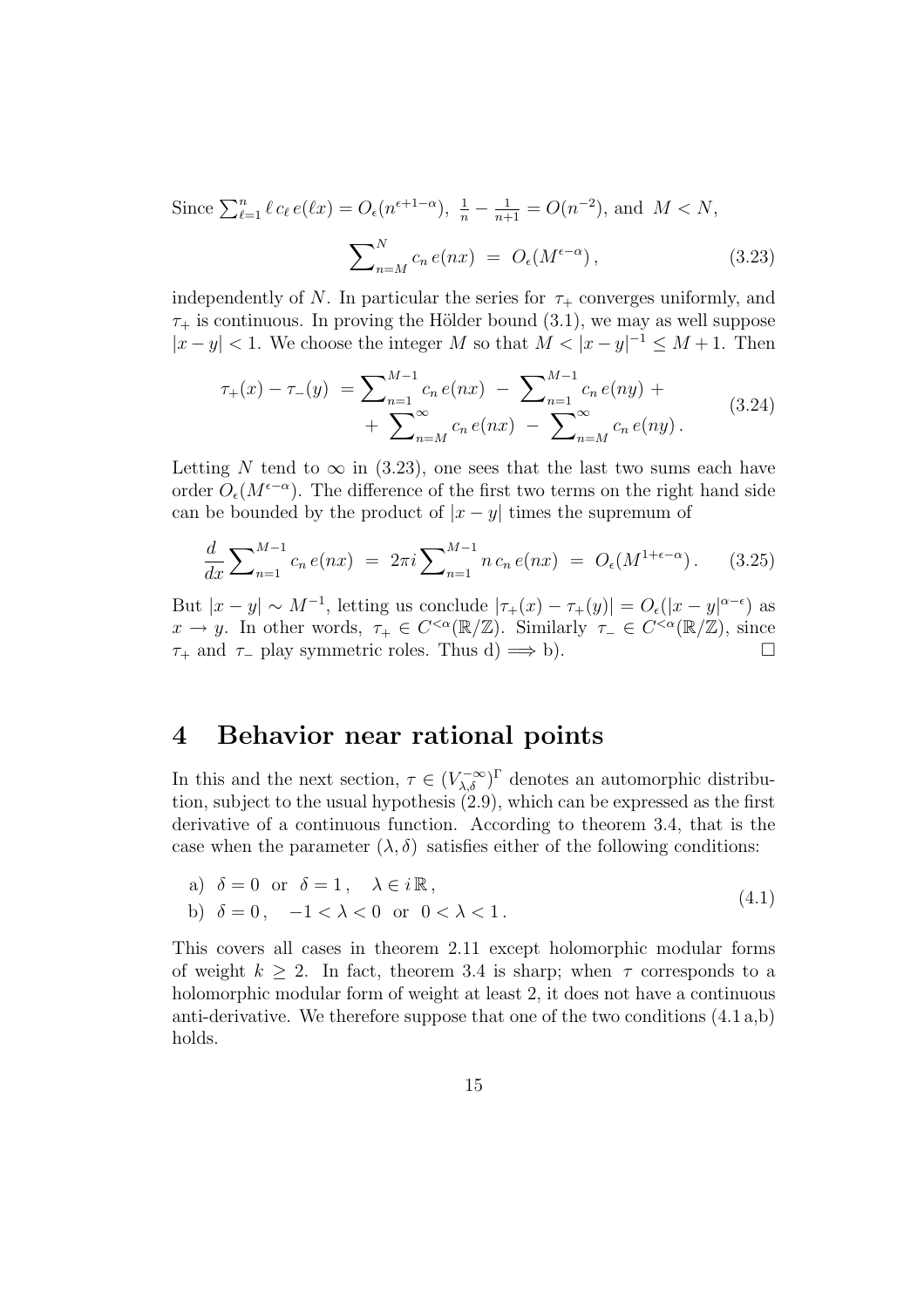A periodic distribution without constant term has a distinguished antiderivative, periodic of the same period, and also without constant term. In the situation we are considering, that means

$$
\tau(x) = c_{\tau,0} + \phi_{\tau}'(x), \quad \phi_{\tau} \in C^{0}(\mathbb{R}/N\mathbb{Z}), \quad \int_{0}^{N} \phi_{\tau}(x) dx = 0; \quad (4.2)
$$

the constant  $c_{\tau,0}$  is the constant term of the Fourier series (2.6). We incorporate  $\tau$  into the notation as a subscript because we also need the analogous expressions  $\pi_{\lambda,\delta}(\gamma) \tau(x) = c_{\gamma\tau,0} + \phi'_{\gamma\tau}(x)$  for the various translates  $\pi_{\lambda,\delta}(\gamma) \tau$ ,  $\gamma \in SL(2,\mathbb{Z})$ . For  $k \geq 1$ , we let  $\phi_{\gamma\tau}^{(-k)} \in C^k(\mathbb{R}/N\mathbb{R})$  denote the k-th antiderivative of  $\phi_{\gamma\tau}^{(0)} = \phi_{\gamma\tau}$ , normalized by the requirement that its Fourier series have zero constant term.

For the next statement, we fix a rational number  $p/q$ , expressed as the quotient of relatively prime integers, with  $q > 0$ ; for emphasis,

$$
p, q \in \mathbb{Z}, (p,q) = 1, q > 0.
$$
 (4.3)

We can then choose  $r, s \in \mathbb{Z}$  so that  $pr - qs = 1$ , and define

$$
\gamma = \begin{pmatrix} r & -s \\ -q & p \end{pmatrix} \in SL(2, \mathbb{Z}). \tag{4.4}
$$

Note that  $\gamma$  maps the point  $p/q$  to  $\infty$ .

**4.5 Lemma.** Under the hypotheses just stated, for  $x \in \mathbb{R}$  and  $n \geq 0$ ,

$$
\phi_{\tau}(x) - \phi_{\tau}(p/q) = \frac{c_{\tau,0}}{q} (p - qx) - \frac{c_{\gamma\tau,0}}{\lambda q} (\text{sgn}(p - qx))^{\delta+1} |p - qx|^{\lambda}
$$

$$
+ \sum_{k=0}^{n} q^{k} (\text{sgn}(p - qx))^{ \delta+k} \left( \prod_{1 \le j \le k} (\lambda + j) \right) \phi_{\gamma\tau}^{(-k)}(\gamma x) |p - qx|^{\lambda + k + 1}
$$

$$
- q^{n+1} (\text{sgn}(p - qx))^{ \delta+n} \left( \prod_{0 \le j \le n} (\lambda + j + 1) \right) \times
$$

$$
\times \int_{\text{sgn}(p - qx)\gamma x}^{+\infty} (qt + r \text{sgn}(p - qx))^{-\lambda - n - 2} \phi_{\gamma\tau}^{(-n)} (\text{sgn}(p - qx)t) dt.
$$

This formula appears already implicitly in [12], but only special cases are written out there in detail. If  $\lambda = 0$ , (2.9) implies the vanishing of  $c_{\gamma \tau,0}$ ; in that case, the product  $\lambda^{-1} c_{\gamma\tau,0}$  is to be interpreted as 0, of course.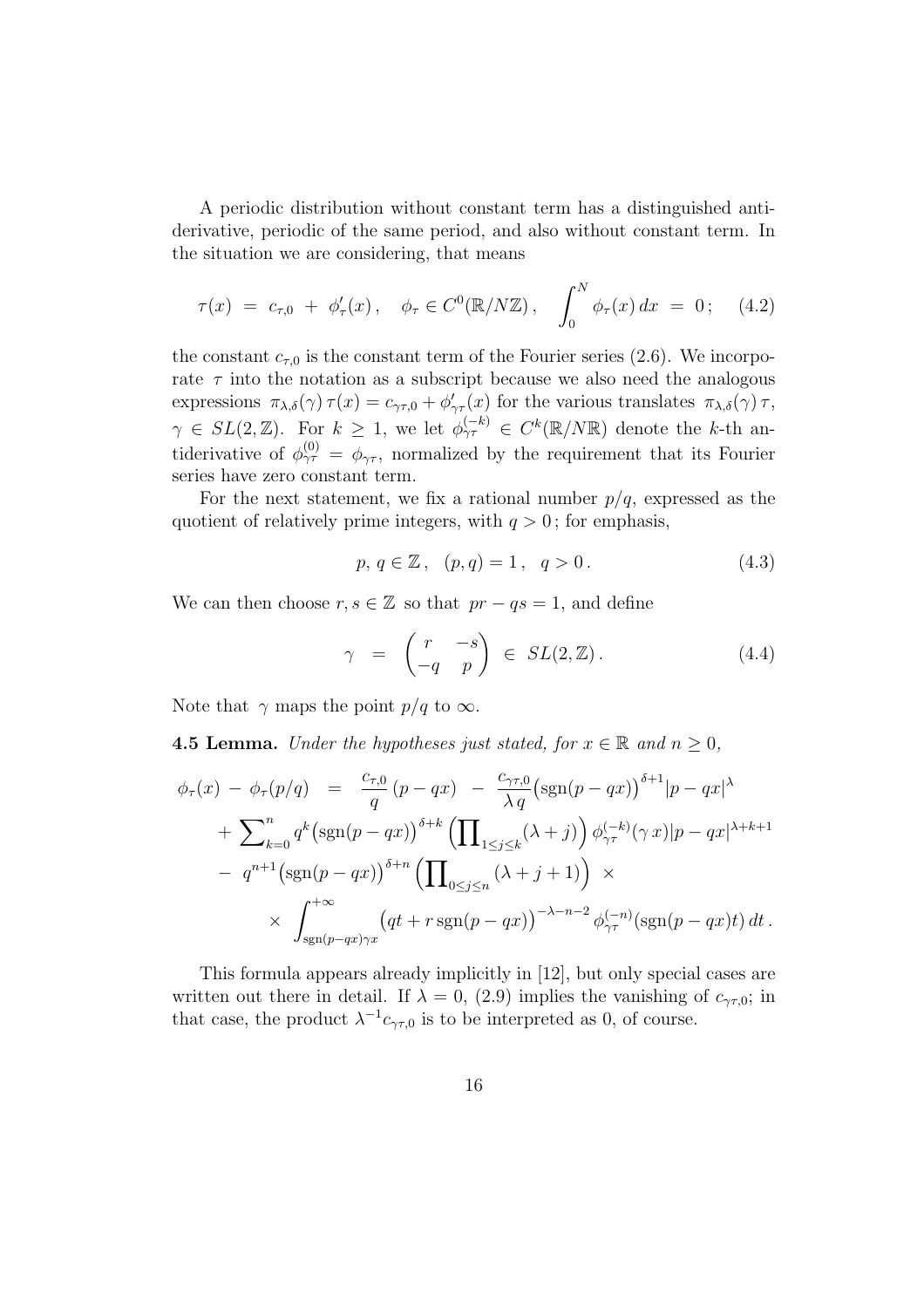*Proof.* The expression  $(qt+r \text{sgn}(p-qx))$  is strictly positive on the interval of integration – recall that  $q > 0$  by assumption. Since Re  $\lambda > -1$ , the integral converges comfortably, in fact

$$
\left| \int_{\text{sgn}(p-qx)\gamma x}^{+\infty} \left( qt + r \operatorname{sgn}(p-qx) \right)^{-\lambda - n-2} \phi_{\gamma\tau}^{(-n)} \left( \operatorname{sgn}(p-qx)t \right) dt \right| \leq
$$
\n
$$
\leq q^{-1} \left( \operatorname{Re}\lambda + n + 1 \right)^{-1} \left| p - qx \right|^{ \operatorname{Re}\lambda + n + 1} \max \left| \phi_{\gamma\tau}^{(-n)}(x) \right|.
$$
\n(4.6)

Both sides of the identity vanish for  $x = p/q$ ; here again we are using the fact that  $\text{Re }\lambda \leq 0$  implies  $c_{\gamma\tau,0} = 0$ . It therefore suffices to equate the derivatives. Differentiation of the identity results in the equation  $\tau(x)$  =  $(\text{sgn}(p-qx))^{\delta}|p-qx|^{\lambda-1}(\pi_{\lambda,\delta}(\gamma))\tau(\gamma x),$  or equivalently in the tautological equation  $\tau = \tau$ .  $\Box$ 

The estimate (4.6) only depends the boundedness of the function  $\phi_{\gamma\tau}^{(-n)}$ . Using the periodicity and vanishing of the constant term, one can strengthen the estimate by one additional power of  $|p-qx|$ , to  $O(|p-qx|^{\text{Re }\lambda+n+2})$ . Hence

the identity in lemma (4.5) constitutes an asymptotic  
expansion for 
$$
\phi_{\tau}(x)
$$
 as  $x \to p/q$ . (4.7)

The strengthened estimate depends on the integer N, among other things. On can establish (4.7) also more easily by noting that the right hand side of the estimate (4.6) also bounds the last term in the sum in lemma 4.5, up to a factor involving  $\lambda$  and  $q^n$ . In particular, taking  $n = 0$ , we find

**4.8 Corollary.** There exists a constant  $C > 0$ , depending on the maximum absolute value of the (finitely many) functions  $\phi_{\gamma_j}^{(-1)}, \gamma_j \in SL(2, \mathbb{Z})$ , and on  $\lambda$ , but not otherwise on  $\tau$ ,  $\Gamma$ , or p and q, such that

$$
\left| \phi_{\tau}(x) - \phi_{\tau}(p/q) - \frac{c_{\tau,0}}{q}(p-qx) + \frac{c_{\gamma\tau,0}}{\lambda q}(\text{sgn}(p-qx))^{ \delta+1} |p-qx|^{\lambda} - (\text{sgn}(p-qx))^{ \delta} |p-qx|^{\lambda+1} \phi_{\gamma\tau}(\gamma x) \right| \leq C q |p-qx|^{\text{Re}\lambda+2}.
$$

The  $\phi_{\gamma_j \tau}^{(-1)}$  are periodic of period N, with zero constant term. That makes it possible to bound these functions in terms of the  $\phi_{\gamma,\tau}$ . In other words, the constant C can be made to depend on the maximum absolute value of the  $\phi_{\gamma_i \tau}$  instead, but it then also depends on N.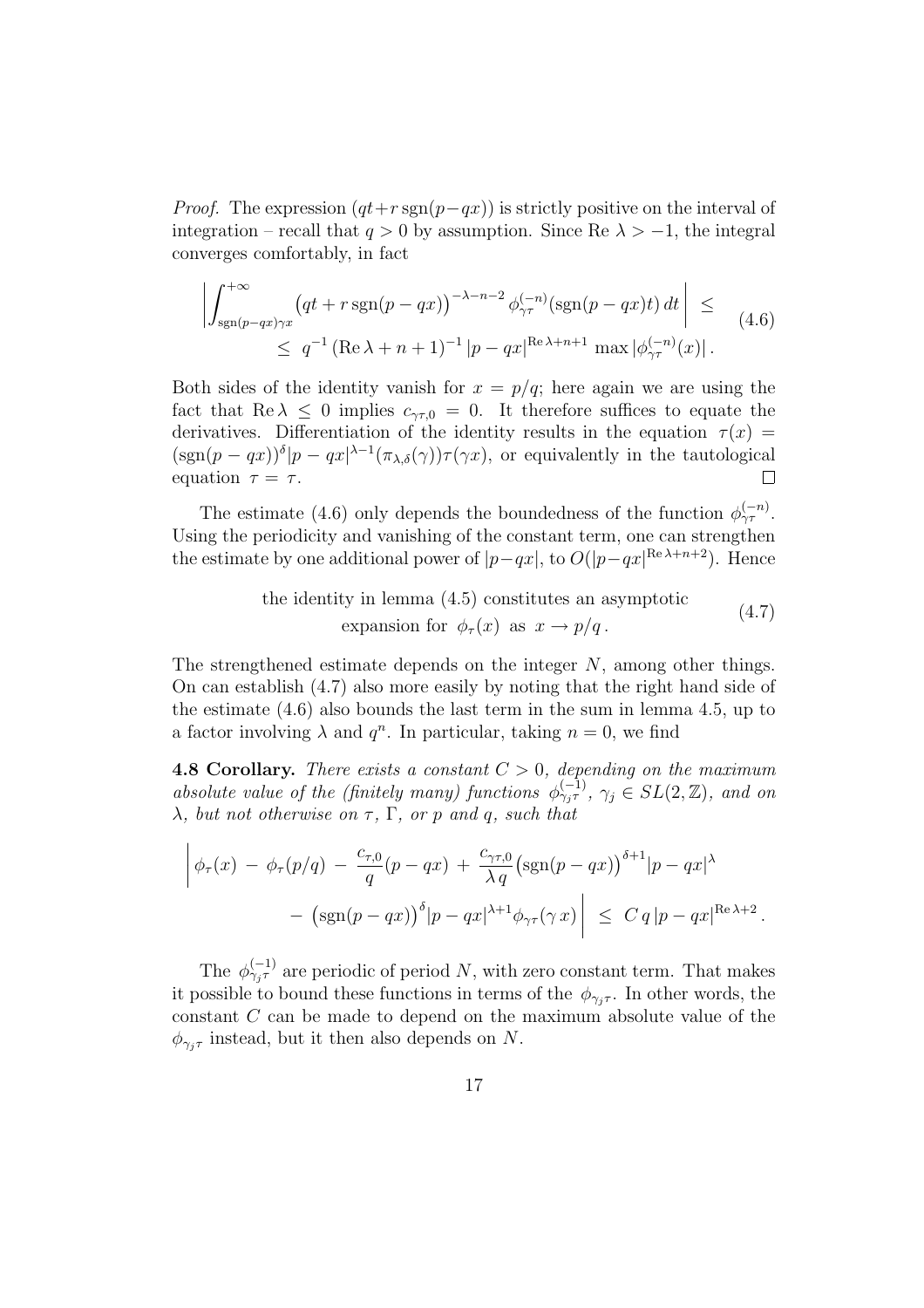Since Re  $\lambda + 2 > 1$  by assumption, the differentiability of  $\phi_{\tau}$  at  $x = p/q$  is governed completely by the last two terms between the absolute value bars in (4.8). The first of the two prevents differentiability unless  $c_{\gamma \tau,0} = 0$ . In analyzing the second term, recall that  $\phi_{\gamma\tau}$  is periodic of period N, with zero constant term. Since

$$
\gamma x = \frac{rx - s}{p - qx} \sim -q^{-2} \left( x - \frac{p}{q} \right)^{-1} \quad \text{as} \quad x \to \frac{p}{q}, \tag{4.9}
$$

 $\phi_{\gamma\tau}(\gamma x)$  assumes all values of  $\phi_{\gamma\tau}$  infinitely often near  $p/q$ , with an approximate spacing of  $N(p-qx)^2$  between successive cycles. When  $\lambda$  has a non-zero imaginary part, the phase of  $|p-qx|^{\lambda+1}$  goes through a complete cycle over intervals of approximate length  $2\pi |x-p/q| (\text{Im }\lambda)^{-1}$ . Since  $(p-qx)^2 \ll |x-p/q|$ for  $x \rightarrow p/q$ ,

$$
\limsup_{x \to p/q} \left( \frac{\text{Re} \left( |p - qx|^{\lambda + 1} \phi_{\gamma \tau}(x) \right)}{|p - qx|^{\text{Re }\lambda + 1}} \right) = \max |\phi_{\gamma \tau}(x)|
$$
\n
$$
= -\liminf_{x \to p/q} \left( \frac{\text{Re} \left( |p - qx|^{\lambda + 1} \phi_{\gamma \tau}(x) \right)}{|p - qx|^{\text{Re }\lambda + 1}} \right), \tag{4.10}
$$

and the analogous identities hold for the imaginary part. An even simpler argument gives a similar conclusion when  $\lambda$  is real. In any case, neither the real part nor the imaginary part of the term under consideration can be differentiable unless  $\lambda > 0$  – or unless  $\phi_{\gamma\tau}(\gamma x) \equiv 0$ , in which case  $\tau \equiv 0$ , too.

**4.11 Corollary.** Suppose  $\tau$  does not vanish identically. Then  $\text{Re}\,\phi_{\tau}(x)$  and  $\text{Im}\,\phi_{\tau}(x)$  fail to be differentiable at  $x = p/q$ , except in the following situation:  $\lambda > 0$  and  $\text{Re } c_{\gamma \tau,0} = 0$ , respectively  $\text{Im } c_{\gamma \tau,0} = 0$ . When that is the case,  $\text{Re}\,\phi_{\tau}'(p/q) = -\text{Re}\,c_{\tau,0},$  respectively  $\text{Im}\,\phi_{\tau}'(p/q) = -\text{Im}\,c_{\tau,0}.$  In particular, if  $\lambda > 0$  and if  $\tau$  is cuspidal,  $\phi_{\tau}(x)$  is differentiable at all rational points, with derivative 0.

The notation  $c_{\gamma\tau,0}$  might suggest that this quantity depends on  $\gamma$  – in fact, it depends only on  $p$  and  $q$ , as can be checked by going back to the definition of  $c_{\gamma\tau,0}$  as the constant term in the Fourier series for  $\pi_{\lambda,\delta}(\gamma)\tau$ .

If Re  $\lambda = 0$ , our argument shows that  $\phi_{\tau}(x)$  satisfies a pointwise Hölder condition at  $x = p/q$ , with Hölder index 1, i.e.

$$
\phi_{\tau}(x) - \phi_{\tau}(p/q) = O(|x - p/q|) \quad \text{as} \quad x \to p/q. \tag{4.12}
$$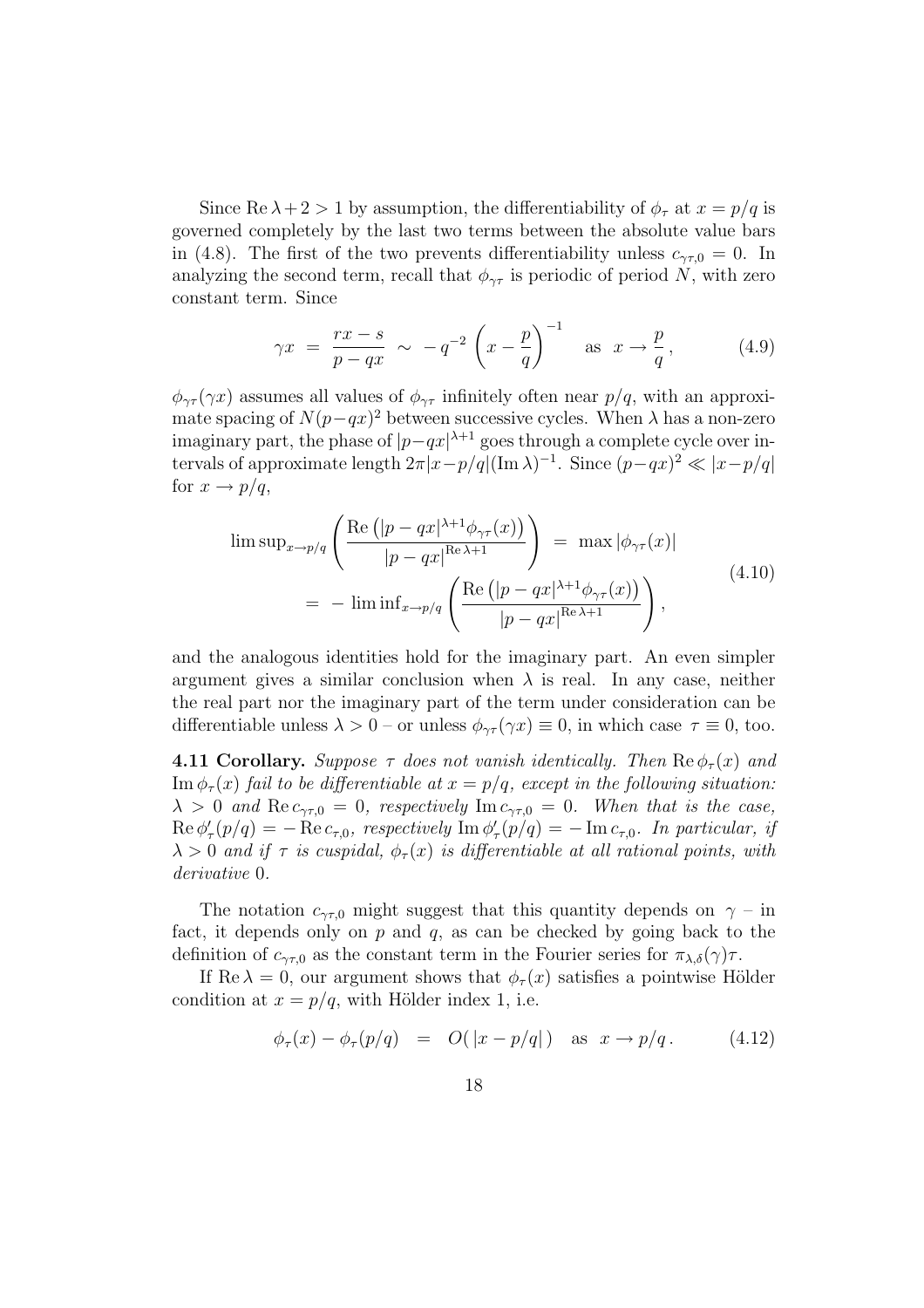That by itself would not rule out differentiability at  $p/q$ . In the other cases of non-differentiability, we have established slightly more than stated in the corollary: if  $\lambda > 0$  and Re  $c_{\gamma \tau,0} \neq 0$ , (4.8) implies

$$
\lim_{x \to p/q} |x - p/q|^{-\alpha} \left| \text{Re}(\phi_\tau(x) - \phi_\tau(p/q)) \right| = \infty \quad \text{if} \quad \alpha > \lambda. \tag{4.13}
$$

Since  $\lambda < 1$ , this does rule out differentiability in a quantitative manner. On the other hand, if  $\lambda < 0$ , (4.10) implies

 $\lim_{x\to p/q} |x-p/q|^{-\alpha} \left|\text{Re}(\phi_\tau(x)-\phi_\tau(p/q))\right|$  $\vert = \infty$  if  $\alpha > 1 + \lambda$ , (4.14) again ruling out differentiability.

## 5 Behavior near irrational points

We continue with the hypotheses of the previous section, in particular  $(4.1)$ , which ensures the existence of a continuous anti-derivative. Any irrational  $x_0 \in \mathbb{R}$  can be approximated arbitrarily closely by a sequence of rational numbers  $p/q$  such that

$$
|p - qx_0| < q^{-1}.\tag{5.1}
$$

Generically the exponent  $-1$  cannot be improved, in which case one says that  $x_0$  has *irrationality measure* 2. There do exist irrational numbers  $x_0$ with an approximating sequence of rationals  $p/q$  such that

$$
|p - qx_0| < q^{-A}, \quad A > 1; \tag{5.2}
$$

these are the numbers of irrationality measure greater than 2. We shall treat the two cases separately.

We begin by re-writing the conclusion of corollary 4.8 slightly. To simplify the appearance of various formulas, we shall suppose that  $x \in \mathbb{R}$  satisfies

$$
p/q > x;
$$
\n<sup>(5.3)</sup>

if  $x > p/q$ , the signs of various terms need to be changed. In any case, as  $p/q$ runs through the continued fraction approximation of x, the sign of  $p/q - x$ alternates. We also consider only the real part of  $\phi_{\tau}$ , without essential loss of generality. With these conventions,

$$
\left| \operatorname{Re} \left( \phi_\tau(\frac{p}{q}) - \phi_\tau(x) + c_{\tau,0}(\frac{p}{q} - x) \right) - \operatorname{Re} \left( \lambda^{-1} q^{-1} c_{\gamma \tau,0} (p - qx)^{\lambda} \right) \right|
$$
\n
$$
+ \left| \operatorname{Re} \left( (p - qx)^{\lambda + 1} \phi_{\gamma \tau}(\gamma x) \right) \right| \leq C q (p - qx)^{\operatorname{Re} \lambda + 2}.
$$
\n(5.4)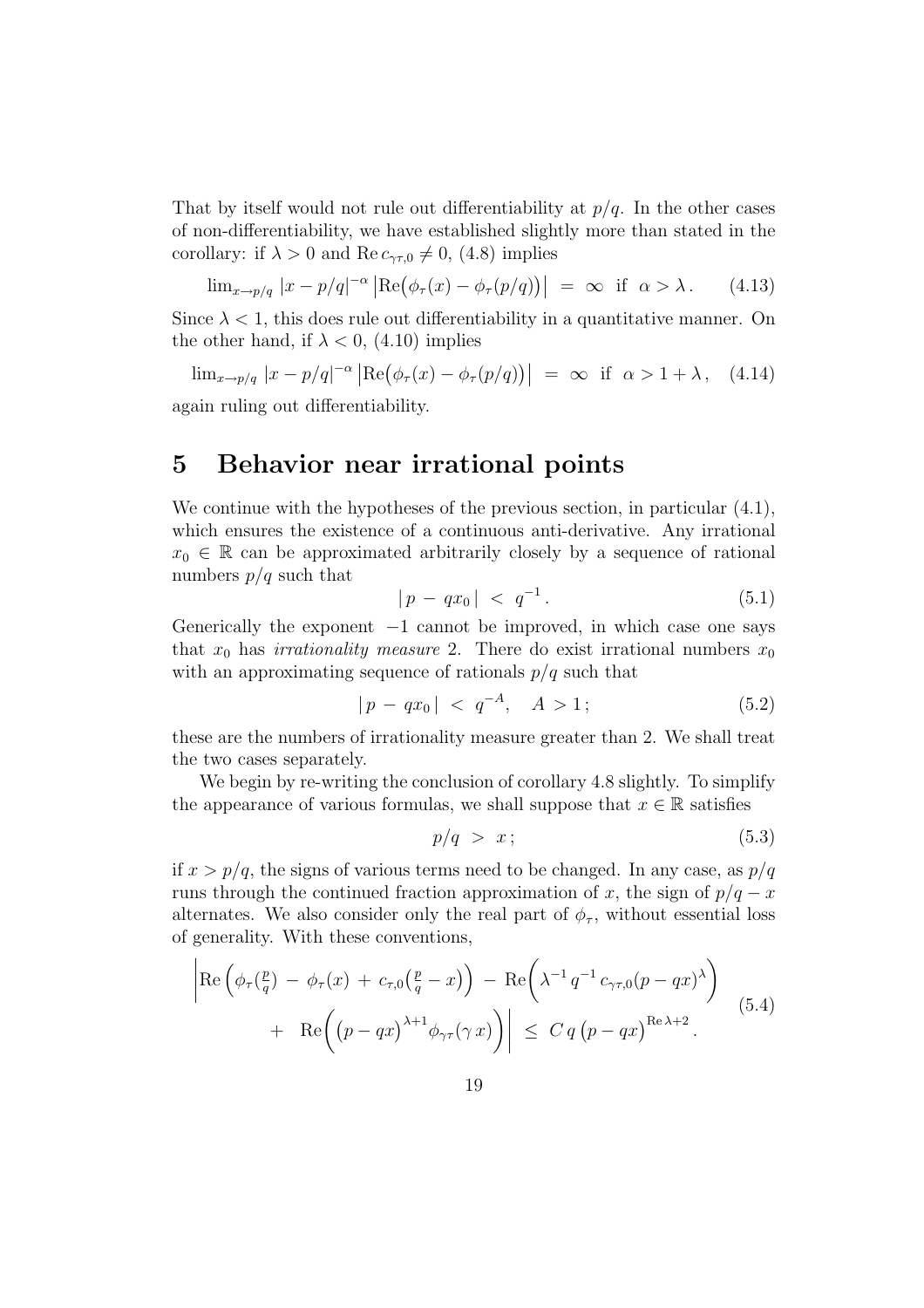To get a handle on the behavior of  $\phi_{\tau}$  near some irrational number  $x_0$ , we shall apply this estimate with  $x = x_0$  fixed, and  $p/q$  running through an approximating sequence of rational numbers. In this situation  $\gamma$ ,  $\phi_{\gamma\tau}$ , and  $c_{\gamma\tau,0}$  depend on the approximating rational  $p/q$ .

Thus let  $p/q$  be an approximating sequence as in  $(5.1)$ , converging to an irrational number  $x_0$ , such that  $q > 0$  and  $p/q > x_0$ . This latter assumption is merely a convenience; it will not affect our conclusions. We suppose that  $\text{Re}\,\phi_{\tau}$  satisfies a pointwise Hölder condition at  $x_0$ ,

$$
|\text{Re}(\phi_{\tau}(x) - \phi_{\tau}(x_0))| \leq D |x - x_0|^{\alpha},
$$
 (5.5)

for some  $\alpha > 0$ . We shall see eventually that  $\alpha = 1$  is impossible. Following Duistermaat [4], we pick a number  $\eta$ ,  $0 < \eta < 1$ , whose value will depend on q, and define  $x_n \in \mathbb{R}$  by the identity

$$
p - q x_{\eta} = \eta (p - q x_0). \tag{5.6}
$$

Then  $x_n$  lies strictly between  $x_0$  and  $p/q$ . At the very end of this section, we shall also work with  $\eta > 1$ , which then reverses the order of  $x_0$  and  $x_n$ .

At this point the argument branches. By going to a subsequence, we can arrange that either

- a) Re  $c_{\gamma\tau,0} = 0$  for all terms of the sequence; or (5.7)
- b) Re  $c_{\gamma\tau,0} \neq 0$  for all terms of the sequence.

In the situation a), we apply (5.5) with  $x = x<sub>\eta</sub>$  and  $x = p/q$ , then add the two inequalities:

$$
|\text{Re}(\phi_{\tau}(x_{\eta}) - \phi_{\tau}(p/q))| \le 2 D |x_0 - p/q|^{\alpha} = 2 D q^{-\alpha} (p - qx_0)^{\alpha}.
$$
 (5.8)

For future reference, we note that this remains correct for  $\eta > 1$ , provided  $x_0$ is replaced by  $x_n$ . We set  $x = x_n$  in the inequality (5.4), and of course also  $\text{Re } c_{\gamma\tau,0} = 0$ , and combine the resulting inequality with (5.8). This gives

$$
\left| \text{Re} \left( (p - qx_{\eta})^{\lambda + 1} \phi_{\gamma \tau}(\gamma x_{\eta}) + c_{\tau,0} q^{-1} (p - qx_{\eta}) \right) \right| \leq \frac{2D}{q^{\alpha}} (p - qx_0)^{\alpha} + C q (p - qx_{\eta})^{\text{Re}\lambda + 2}.
$$
 (5.9)

Now divide by  $(p - qx_n)^{\text{Re }\lambda+1}$  and recall (5.1) and (5.6):

$$
\left| \text{Re} \left( (p - qx_{\eta})^{\text{Im}\,\lambda} \phi_{\gamma\tau}(\gamma \,x_{\eta}) + c_{\tau,0} \, q^{-1} (p - qx_{\eta})^{-\text{Re}\,\lambda} \right) \right| \leq
$$
  
 
$$
\leq 2 \, D \, q^{-\alpha} \, \eta^{-\text{Re}\,\lambda - 1} \, (p - qx_0)^{\alpha - \text{Re}\,\lambda - 1} + C \, \eta \,.
$$
 (5.10)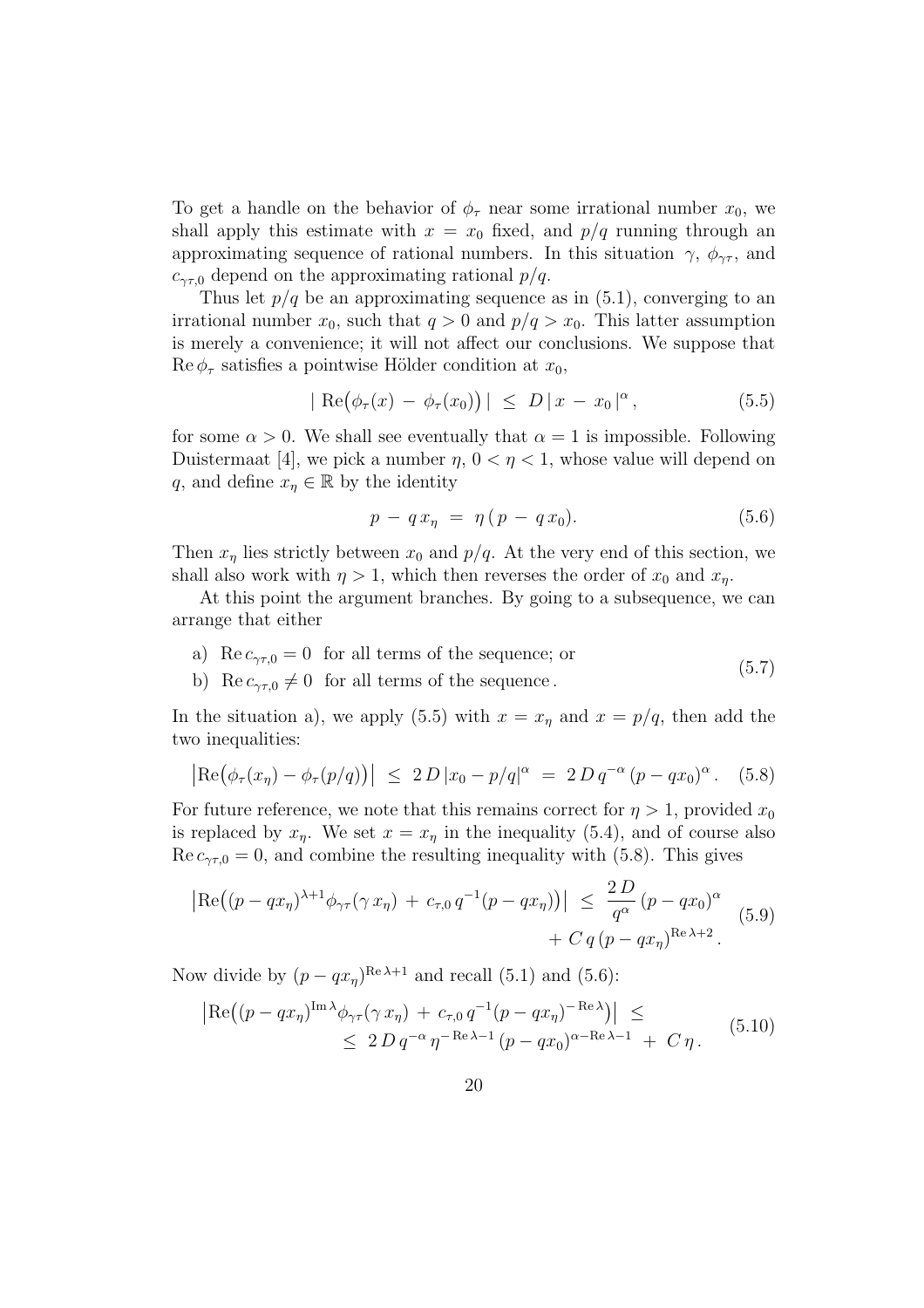If Re  $\lambda \leq 0$ , there exist choices of  $\alpha$  such that  $1 + \text{Re }\lambda \leq \alpha \leq 1$ . In this situation (5.10) will lead to a contradiction, thus ruling out (5.5). Indeed, for  $1 + \text{Re }\lambda \le \alpha \le 1$ , (5.1) implies  $(p - qx_0)^{\alpha - \text{Re }\lambda - 1} \le q^{-\alpha + \text{Re }\lambda + 1}$ , and (2.9) implies  $c_{\tau,0} = 0$ , hence

$$
\left| \operatorname{Re} \left( (p - qx_{\eta})^{\operatorname{Im} \lambda} \phi_{\gamma \tau}(\gamma x_{\eta}) \right) \right| \leq 2 D q^{-2\alpha + \operatorname{Re} \lambda + 1} \eta^{-\operatorname{Re} \lambda - 1} + C \eta
$$
  

$$
\leq 2 D q^{-\operatorname{Re} \lambda - 1} \eta^{-\operatorname{Re} \lambda - 1} + C \eta.
$$
 (5.11)

We can bound the right hand side by any  $M > 0$ , e.g.,

$$
M = \frac{1}{2} \min \{ \max_{x \in \mathbb{R}} |\phi_{\gamma \tau}(x)| \mid \gamma \in SL(2, \mathbb{Z})/\Gamma \}, \qquad (5.12)
$$

by restricting  $\eta$  to the interval

$$
\left(\frac{4D}{M}\right)^{\frac{1}{\text{Re }\lambda+1}} q^{-1} \leq \eta \leq \min\left(\frac{1}{2}, \frac{M}{2C}\right). \tag{5.13}
$$

As  $x_{\eta}$  runs over the corresponding range, the argument of  $(p-qx_{\eta})^{\text{Im }\lambda}$  covers an interval whose length grows like Im  $\lambda \log q$  as  $q \to \infty$ . Thus, if Im  $\lambda \neq 0$ , one can argue as in the proof of corollary 4.11 and derive a contradiction from (5.5); if Im  $\lambda = 0$  the argument becomes even simpler. In any case, this proves

if Re 
$$
\tau \neq 0
$$
, Re  $\lambda \leq 0$ , and  $1 + \text{Re }\lambda \leq \alpha$ ,  
\n
$$
\limsup_{x \to x_0} |x - x_0|^{-\alpha} |\text{Re }\phi_\tau(x) - \text{Re }\phi_\tau(x_0)| = \infty;
$$
\n(5.14)

in particular,  $\text{Re}\,\phi_{\tau}$  is not differentiable at  $x = x_0$ . The hypothesis  $\text{Re}\,\lambda \leq 0$ automatically puts us into the situation (5.7a), so (5.14) has been proved in complete generality.

We now use the fact that that  $x_0$  has irrationality measure 2: for any  $\epsilon > 0$  and any approximating sequence  $p/q$ , one can arrange that

$$
q^{-1-\epsilon} \le |p - qx_0| < q^{-1} \tag{5.15}
$$

after dropping at most a finite number of terms. We allow positive values of  $\lambda$ , but do not exclude the case Re  $\lambda \leq 0$ , which was already covered. If  $\lambda > 0$  we explicitly assume (5.7a), which is otherwise automatic. We shall show that (5.5) cannot hold if  $\alpha > \frac{1 + \text{Re }\lambda}{2}$ ; this improves upon (5.14) when  $\text{Re }\lambda \leq 0$  – but only under the additional hypothesis (5.15).

Indeed, if  $\frac{1+Re\lambda}{2} < \alpha < 1+Re\lambda$ , we can choose some small  $\epsilon > 0$ , such that  $(1+\epsilon)(1+\bar{R}e\lambda-\alpha)-\alpha<0$  and  $(1+\epsilon)Re \lambda-1<0$ . That allows us to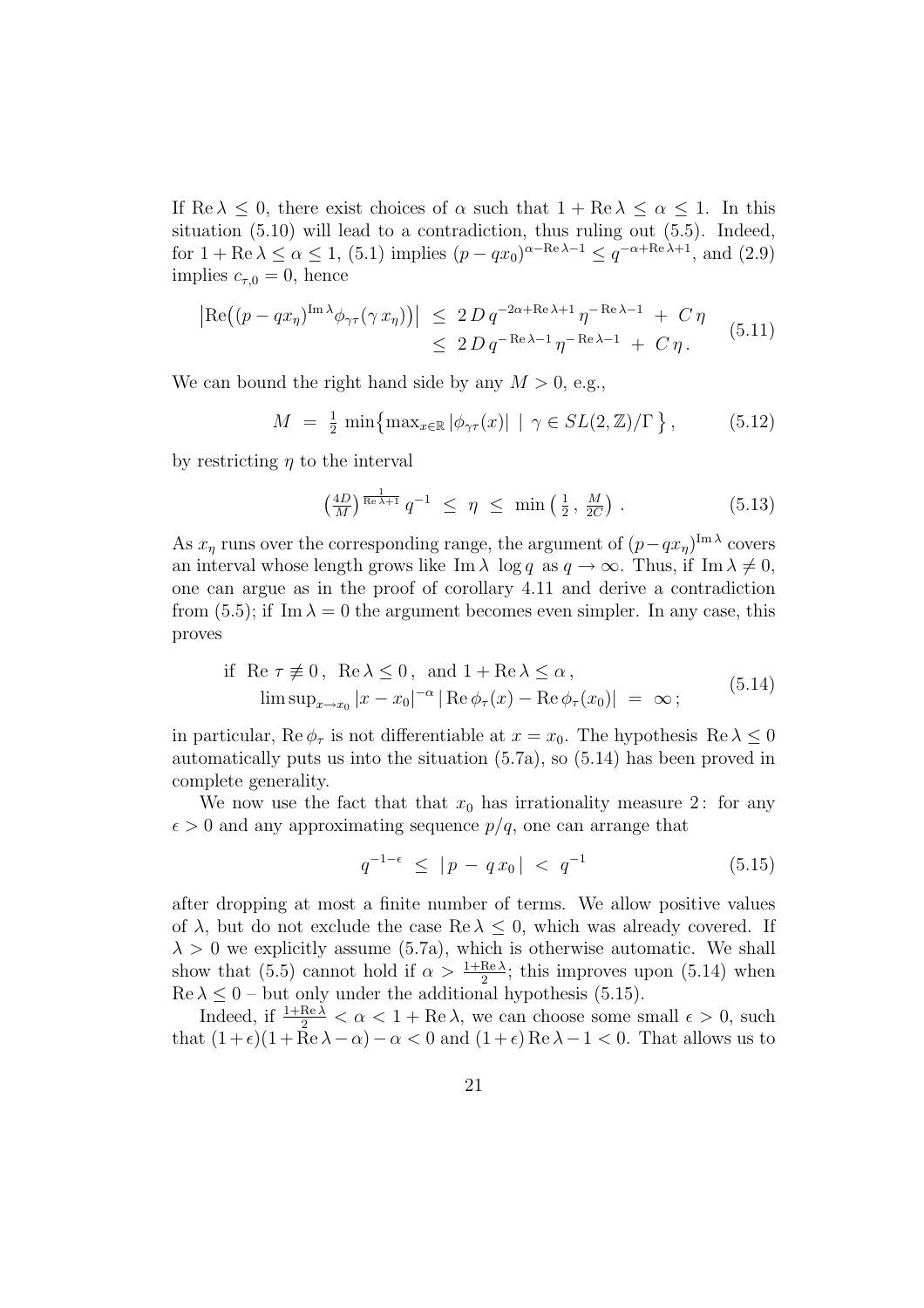bound both  $q^{-1}(p-qx_0)^{-\text{Re }\lambda}$  and  $q^{-\alpha}(p-qx_0)^{\alpha-\text{Re }\lambda-1}$  by strictly negative powers of q, both for  $\lambda > 0$  and Re  $\lambda \leq 0$ . The inequality (5.10) now implies

$$
\left| \operatorname{Re} \left( (p - qx_{\eta})^{\operatorname{Im} \lambda} \phi_{\gamma \tau}(\gamma x_{\eta}) \right) \right| \leq A q^{-a} \eta^{-\operatorname{Re} \lambda - 1} + B q^{-b} \eta^{-\operatorname{Re} \lambda} + C \eta, \ (5.16)
$$

with suitably chosen positive constants  $A, B, C, a, b$ . We can then argue as before: there exists an interval of choices for  $x_n$ , on which  $\log(p - qx_n)$  runs through an interval of length proportional to  $log q$ , and on which the right hand side of  $(5.16)$  can be bounded by any given constant  $M > 0$ . That is a contradiction unless  $\tau \equiv 0$ .

We continue with the hypothesis (5.15), but now in the situation (5.7b), which only occurs when  $0 < \lambda < 1$ . We can still argue as before, but we need to carry along  $\lambda^{-1}q^{-1}$  Re  $c_{\gamma\tau,0}(p-qx_{\eta})^{\lambda}$  into the inequality (5.9). After dividing by  $(p - qx<sub>\eta</sub>)^{1+\lambda}$ , that leaves us with

$$
\left| \text{Re} \left( \phi_{\gamma \tau} (\gamma x_{\eta}) + \frac{c_{\tau,0}}{q \eta^{\lambda}} (p - q x_0)^{-\lambda} - \frac{c_{\gamma \tau,0}}{\lambda q \eta} (p - q x_0)^{-1} \right) \right| \leq
$$
  
 
$$
\leq 2 D q^{-\alpha} \eta^{-\lambda - 1} (p - q x_0)^{\alpha - \lambda - 1} + C \eta
$$
 (5.17)

instead of (5.10). Recall that the quantity  $\text{Re } c_{\gamma \tau,0}$  takes on only finitely values, all different from zero by assumption. Hence

$$
\left|\lambda^{-1}\,\eta^{-1}\,q^{-1}\,(p-qx_0)^{-1}\;\text{Re}\,c_{\gamma\tau,0}\right| \;>\; \eta^{-1}\,\lambda^{-1}\,\min_{\gamma}\;|\text{Re}\,c_{\gamma\tau,0}| \qquad (5.18)
$$

can be forced to tend to  $\infty$  if we require  $\eta < q^{-\epsilon}$ . From this point on we can argue essentially as before: fix  $\alpha > \frac{1+\lambda}{2}$ ; if  $\eta$  is bounded below by multiples of  $q^{-\frac{a}{1+\lambda}}$  and of  $q^{-\frac{b}{\lambda}}$  – in the notation of (5.16) – and above by a multiple of  $q^{-\epsilon}$ , the left hand side tends to 0 as  $p/q \rightarrow x_0$ . That contradicts the boundedness of  $\phi_{\gamma\tau}$ , since the quantity (5.18) is now unbounded. We have shown:

if Re 
$$
\tau \neq 0
$$
, if  $\frac{1+\text{Re }\lambda}{2} < \alpha$ , and if  $x_0$  has irrationality measure 2,  
\n
$$
\limsup_{x \to x_0} |x - x_0|^{-\alpha} |\text{Re }\phi_\tau(x) - \text{Re }\phi_\tau(x_0)| = \infty,
$$
\n(5.19)

for all possible choices of  $\lambda$  and both cases of (5.7).

We still need to treat the case  $(5.2)$  of irrationality measure greater than 2, but only for  $0 < \lambda < 1$ . We fix  $x = x_0$  and choose an approximating sequence  $p/q$ , with  $(p, q) = 1$ ,  $q > 0$ , subject to the condition  $(5.2)$ ; as before, we also assume (5.3), without essential loss of generality. In the situation (5.7b), we can work directly with (5.4) instead of (5.10): we set  $x = x_0$  in (5.4) and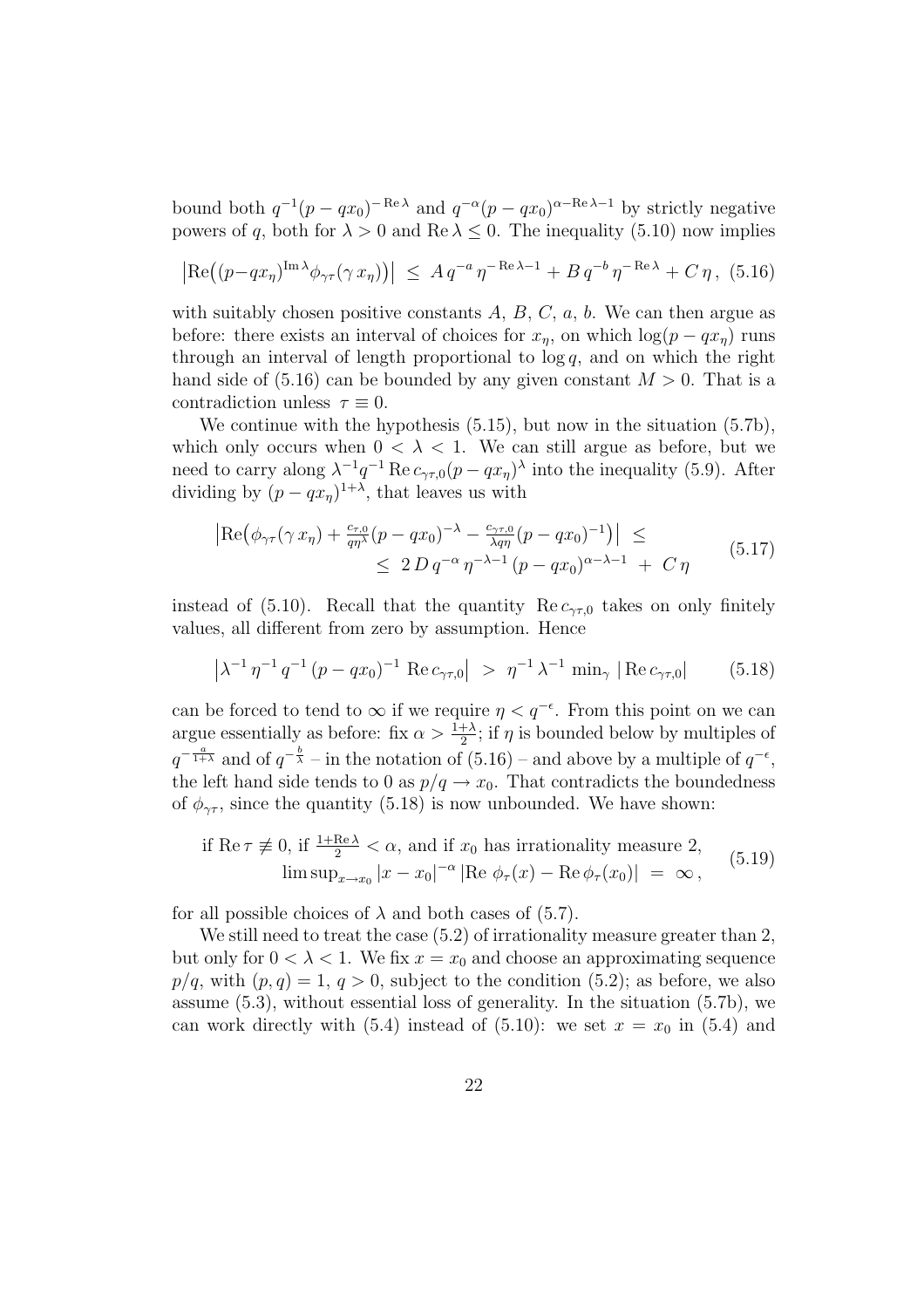divide by  $(p/q - x_0)^\alpha$ , with  $\lambda < \alpha \leq 1$ . We then use the bound  $|p-qx_0| < q^{-A}$ to estimate three of the resulting terms:

$$
q^{\alpha-1}(p-qx_0)^{\lambda-\alpha} > q^{\alpha-1-A(\lambda-\alpha)} = q^{\alpha(A+1)-(A\lambda+1)},
$$
  
\n
$$
q^{\alpha}(p-qx_0)^{\lambda+1-\alpha} < q^{\alpha-A(\lambda+1-\alpha)} = q^{\alpha(A+1)-A(\lambda+1)},
$$
\n
$$
q^{1+\alpha}(p-qx_0)^{\lambda+2-\alpha} < q^{1+\alpha-A(\lambda+2-\alpha)} = q^{\alpha(A+1)-A(\lambda+2)+1}.
$$
\n(5.20)

If  $\alpha$  is picked so that  $(A\lambda + 1)(A + 1)^{-1} < \alpha \ll 1$ , the first of the expressions in (5.20) grows as  $p/q \to x_0$ , and the other two decay; also  $\lambda < \alpha \leq 1$  in this situation, as was assumed. The quantity Re  $c_{\gamma\tau,0}$  can take on only finitely many different values. Thus, in view of  $(5.4)$  and  $(5.20)$ ,

$$
\limsup_{p/q \to x_0} \left| \frac{p}{q} - x_0 \right|^{-\alpha} \left| \text{Re} \left( \phi_\tau \left( \frac{p}{q} \right) - \phi_\tau(x_0) \right) \right| \ = \infty \quad \text{if } \alpha > \frac{(A\lambda + 1)}{A + 1},\tag{5.21}
$$

in the situation (5.7b), with  $A > 1$  as in (5.2). Since (5.2) remains valid when  $A$  decreases, we may let  $A$  tend to 1 from above. In other words, the conclusion of (5.21) applies for any  $\alpha > \frac{\lambda+1}{2}$ .

Still with  $0 < \lambda < 1$ , but now with Re  $c_{\gamma\tau,0} = 0$  for all terms of the approximating sequence, we return to the argument in  $(5.5-13)$ , with  $\eta > 1$ instead of  $0 < \eta < 1$  as before. We had remarked already that we need to replace  $x_0$  by  $x_n$  in (5.8) and all corresponding quantities in the subsequent derivation. The analogue of (5.10) in the current setting is

$$
\begin{aligned} \left| \text{Re} \, \phi_{\gamma \tau}(\gamma \, x_{\eta}) \right| &\leq q^{-1} \, \eta^{-\lambda} \, (p - q x_0)^{-\lambda} \, |c_{\tau,0}| \, + \\ &+ 2 \, D \, q^{-\alpha} \, \eta^{\alpha - \lambda - 1} \, (p - q x_0)^{\alpha - \lambda - 1} \, + \, C \, \eta \, q \, (p - q x_0) \,. \end{aligned} \tag{5.22}
$$

To get this, we have left  $q(p - qx_0)$  in its original form instead of bounding it by 1, as in (5.10). The additional  $\alpha$  in the exponent of  $\eta$  compensates for the change from  $x_0$  to  $x_n$  in (5.8–9), and we have moved the term involving  $c_{\tau,0}$  to the other side of the inequality. We now define

$$
\tilde{\eta} = \eta q (p - qx_0). \tag{5.23}
$$

Since  $q(p - qx_0) < q^{1-A}$ , the hypothesis  $\eta > 1$  will be satisfied if  $\tilde{\eta} > q^{1-A}$ , as shall be assumed. With this new convention, the bound (5.22) becomes

$$
\left| \text{Re}\,\phi_{\gamma\tau}(\gamma\,x_{\eta}) \right| \leq |c_{\tau,0}| q^{\lambda-1} \tilde{\eta}^{-\lambda} + 2D q^{-2\alpha+\lambda+1} \tilde{\eta}^{\alpha-\lambda-1} + C \tilde{\eta}. \tag{5.24}
$$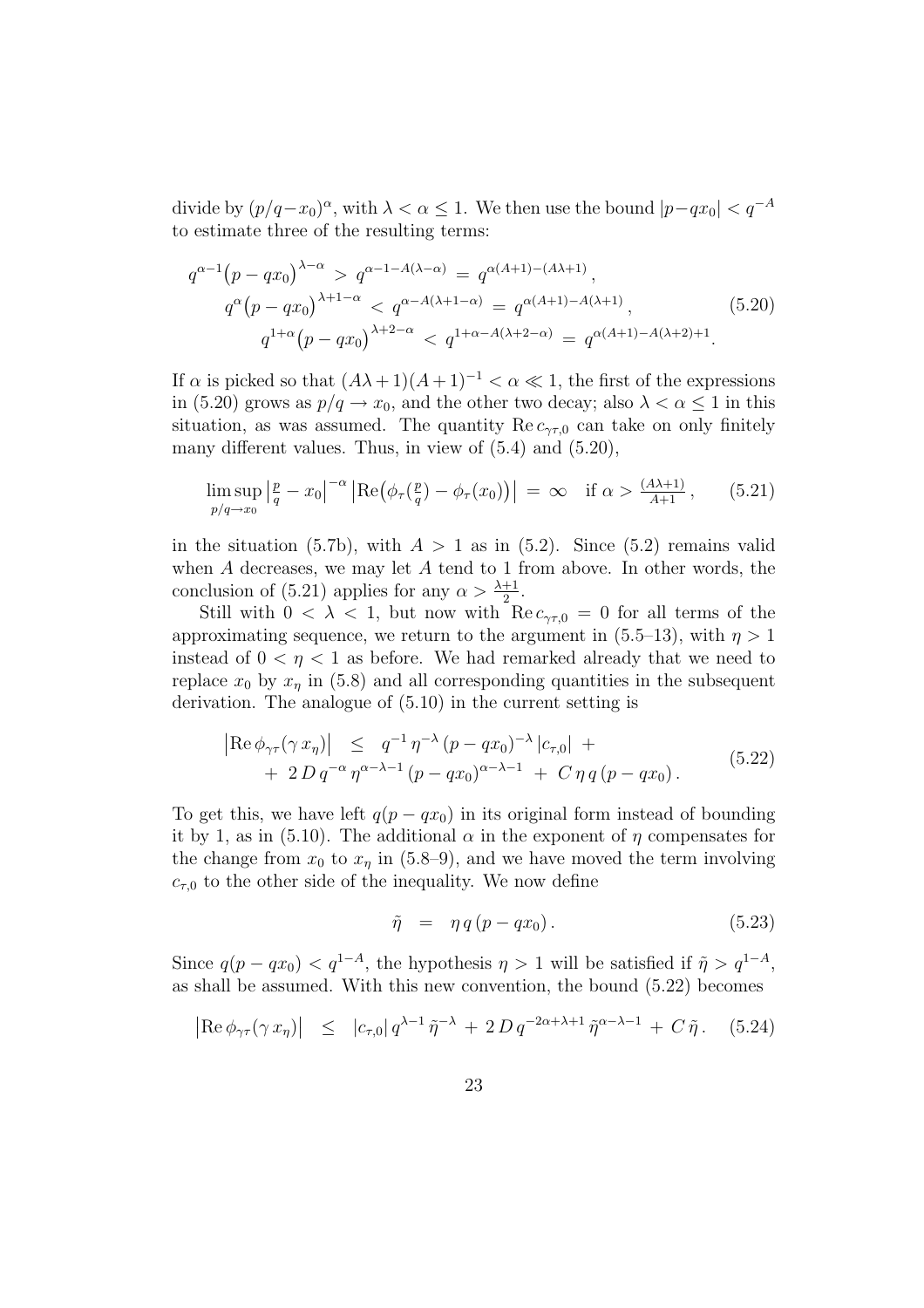We fix  $\alpha$ ,  $\frac{1+\lambda}{2} < \alpha \leq 1$ , and argue analogously to (5.12–13): there exists an interval of values  $q^{-\epsilon} \ll \tilde{\eta} \ll 1$  on which (5.24) is impossible; since

$$
\frac{d}{dx}(\gamma x)|_{x=x_{\eta}} = q^2 \tilde{\eta}^{-2} \text{ and } \frac{d^2}{dx^2}(\gamma x) > 0 \text{ for } x < p/q, \quad (5.25)
$$

 $\gamma x_{\eta}$  runs over many cycles of the periodic function  $\phi_{\gamma}$  as  $\tilde{\eta}$  runs over its allowed range. That contradicts (5.3).

At this point we have established the non-differentiability of  $\text{Re}\,\phi_{\tau}$  at irrational points, in all possible cases. More precisely,

**5.26 Theorem.** If  $x_0$  is irrational and  $\text{Re } \tau \neq 0$ ,

$$
\limsup_{x\to x_0}|x-x_0|^{-\alpha}|\operatorname{Re}\phi_\tau(x)-\operatorname{Re}\phi_\tau(x_0)| = \infty
$$

in each of the following cases:

a) Re  $\lambda \leq 0$  and  $\alpha \geq 1 + \text{Re }\lambda$ ;

b) Re  $\lambda \leq 0$ ,  $\alpha > \frac{1+Re\lambda}{\lambda^2}$ , and  $x_0$  has irrationality measure 2;

c) 
$$
\lambda > 0
$$
 and  $\alpha > \frac{1 \text{ }\tilde{+} \text{Re }\lambda}{2}$ .

## 6 Final remarks

The group  $G = SL(2,\mathbb{R})$  has a twofold covering group  $\widetilde{G} \to G$ , the socalled metaplectic cover. The principal series of  $\tilde{G}$  is parameterized by pairs  $(\lambda, \delta)$  with  $\lambda \in \mathbb{C}$  and  $\delta \in \mathbb{Z}/4\mathbb{Z}$ , with  $\delta = \pm 1$  corresponding to "genuine" representations of  $\tilde{G}$ , i.e., representations that are not representations of G. The representations corresponding to  $\delta = 0$  and  $\delta = 2$  do drop down to representations of G, with G-parameters  $(\lambda, \delta/2)$  in the notation of (2.2). We can now consider  $\widetilde{\Gamma}$ -automorphic distributions  $\tau \in (V_{\lambda,\delta}^{-\infty})^{\widetilde{\Gamma}}$ , for subgroups  $\widetilde{\Gamma} \subset \widetilde{G}$  whose image in G is a normal subgroup of finite index  $\Gamma \subset SL(2,\mathbb{Z})$ . One does not get anything new except in the genuine case, and then only when  $\widetilde{\Gamma}$  does not contain the kernel of the covering morphism  $\widetilde{G} \to G$ .

When  $\lambda = 1/2$  and  $\delta = \pm 1$ , automorphic distributions  $\tau \in (V_{\lambda,\delta}^{-\infty})^{\tilde{\Gamma}}$ correspond to modular forms of weight  $1/2$  – on the upper half plane for one of the two choices of  $\delta$ , and on the lower half plane for the other  $\delta$ . A modular form of this type is square integrable if and only if  $\tau$  satisfies the condition analogous to (2.9); we shall assume this is the case. One can then identify  $\tau$  with a distribution on R, as before. Since  $\widetilde{\Gamma} \cong \Gamma$  via the covering morphism  $\widetilde{G} \to G$ , one can even characterize the  $\widetilde{\Gamma}$ -invariance in terms of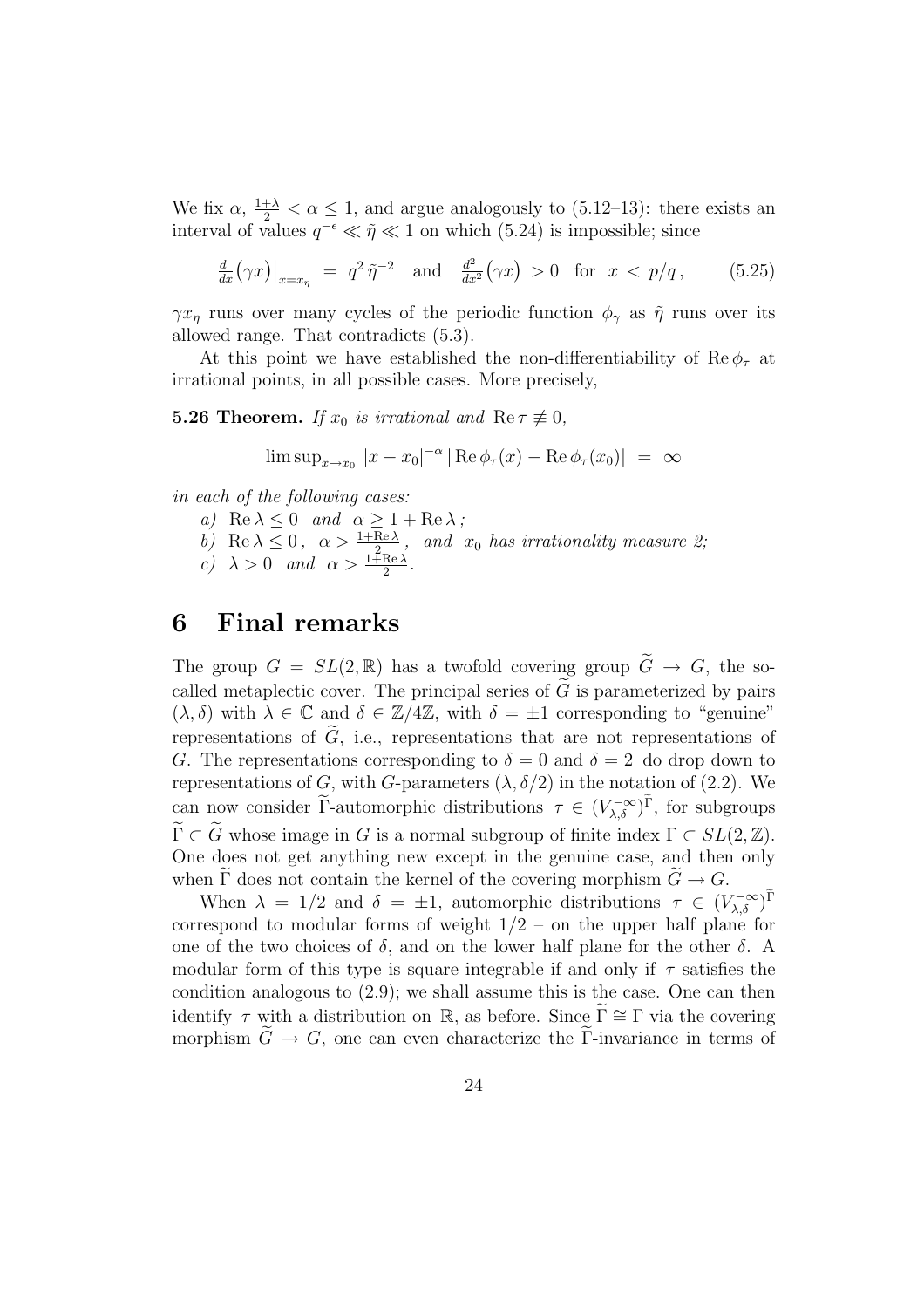the action of  $\Gamma$  on  $\mathbb{R} \cup \{\infty\}$ : when  $\gamma^{-1} \in \Gamma$  has matrix entries  $a, b, c, d$  as in (2.3), invariance under the lifted  $\tilde{\gamma} \in \tilde{\Gamma}$  translates into the identity

$$
\tau(x) = \chi |cx + d|^{1/2} \tau \left(\frac{ax + b}{cx + d}\right),
$$
  
with  $\chi = \chi(\gamma, \delta, \text{sgn}(cx + d)) \in \{\pm 1, \pm i\};$  (6.1)

because of the hypothesis (2.9), this has a definite meaning even at  $x = -c/d$ . Iwaniec  $[8, \, \{2.8\}$  treats modular forms of weight  $1/2$ . The identity  $(6.1)$ follows from his discussion by taking the distribution limit as  $y \to 0$ .

The theta series  $\theta(z) = \sum_{n \in \mathbb{Z}} e(n^2 z)$  is the most important modular form of weight 1/2. Like  $\theta(z)$  itself, the boundary distribution

$$
\theta(x) = \sum_{n \in \mathbb{Z}} e(n^2 x) \tag{6.2}
$$

is invariant under  $\widetilde{\Gamma}_1(4)$  and transforms under  $\widetilde{\Gamma}_0(4)$  according to the nontrivial character of  $\widetilde{\Gamma}_0(4)/\widetilde{\Gamma}_1(4) \cong {\pm 1}$ . Let

$$
\phi_{\theta}(x) = \frac{1}{2\pi i} \sum_{n \neq 0} n^{-2} e(n^2 x) \tag{6.3}
$$

denote the antiderivative of  $\theta(x) - 1$ , in analogy to (4.2). Then  $\pi \text{Re} \phi_{\theta}(x)$ coincides with the function (1.1). In view of the invariance conditions (6.1), the arguments of sections 4 and 5 apply without change; in this situation, they become essentially equivalent to Duistermaat's argument [4], of course. The group  $\Gamma_0(4)$  has exactly three orbits in  $\mathbb{Q} \cup {\infty}$ . The numbers  $p/2q$ , with  $p, q$  odd, constitute one orbit. At the points of the other two orbits, the non-cuspidal nature of  $\theta(x)$  prevents  $\text{Re}\,\phi_{\theta}(x)$  from being differentiable.

The infinite product  $\eta(z) = e(z/24) \prod_{n=1}^{\infty} (1 - e(nz))$  is another modular form of weight  $1/2$ , modular with respect to  $\Gamma_1(24)$ , and transforming according to a character of order 24 under the action of  $SL(2,\mathbb{Z})$ . Unlike  $\theta(z)$ , it is cuspidal. The antiderivative  $\phi_n(x)$  of the boundary distribution  $\eta(x)$  therefore has derivative zero at all rational points. According to theorem 5.26, the real and imaginary parts of both  $\phi_{\theta}$  and  $\phi_{\eta}$  violate the pointwise Hölder condition with any index  $\alpha > 3/4$ , at any irrational point. In the case of  $\phi_n$ , this statement is absolutely sharp, since theorem 3.4 asserts global Hölder continuity of index  $3/4$ ;  $\phi_{\theta}$ , on the other hand, is only Hölder continuous of index 1/2.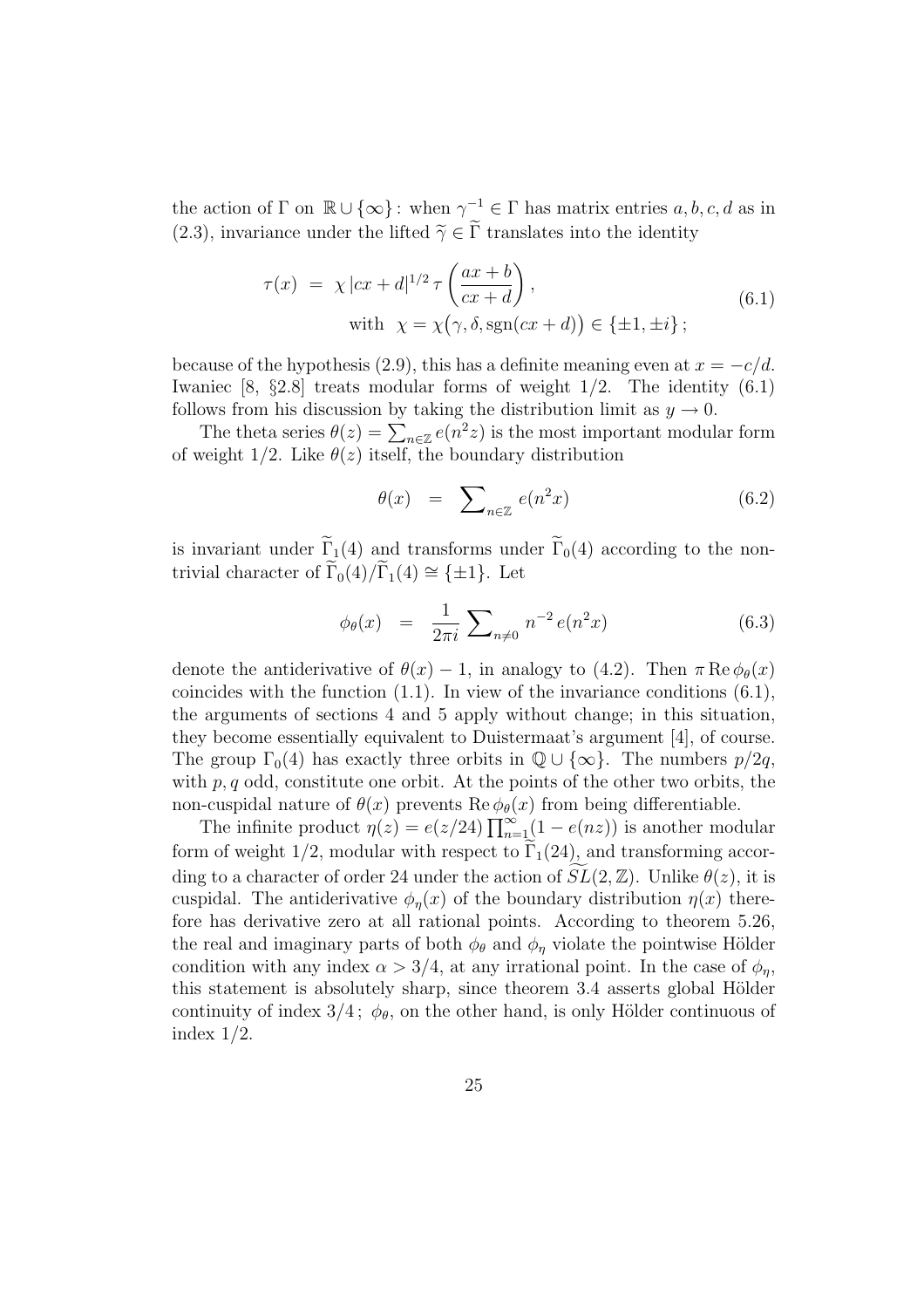

Figure 6: The imaginary part of the second antiderivative of the automorphic distribution corresponding to the modular form  $F(z) = \eta(z)^2 \eta(11z)^2$ .

The function  $F(z) = \eta(z)^2 \eta(11z)^2$  is a cuspidal modular form of weight two for  $\Gamma = \Gamma_0(11)$ . Alternatively  $F(z)$  can be described as the modular form associated to the elliptic curve

$$
y^2 + y = x^3 - x^2 - 10x - 20. \tag{6.4}
$$

As in the case of all modular forms of weight two, one needs to take two antiderivatives of the the boundary distribution  $F(x)$  to get a continuous function. That function is differentiable at rational points, but both its real and imaginary part are non-differentiable at irrational points, as can be shown by an adaptation of the arguments in section 5. Figure 6 shows the imaginary part.

| Stephen D. Miller         | Wilfried Schmid           |
|---------------------------|---------------------------|
| Department of Mathematics | Department of Mathematics |
| Hill Center-Busch Campus  | Harvard University        |
| Rutgers University        | Cambridge, MA 02138       |
| 110 Frelinghuysen Rd      | schmid@math.harvard.edu   |
| Piscataway, NJ 08854-8019 |                           |
| miller@math.rutgers.edu   |                           |